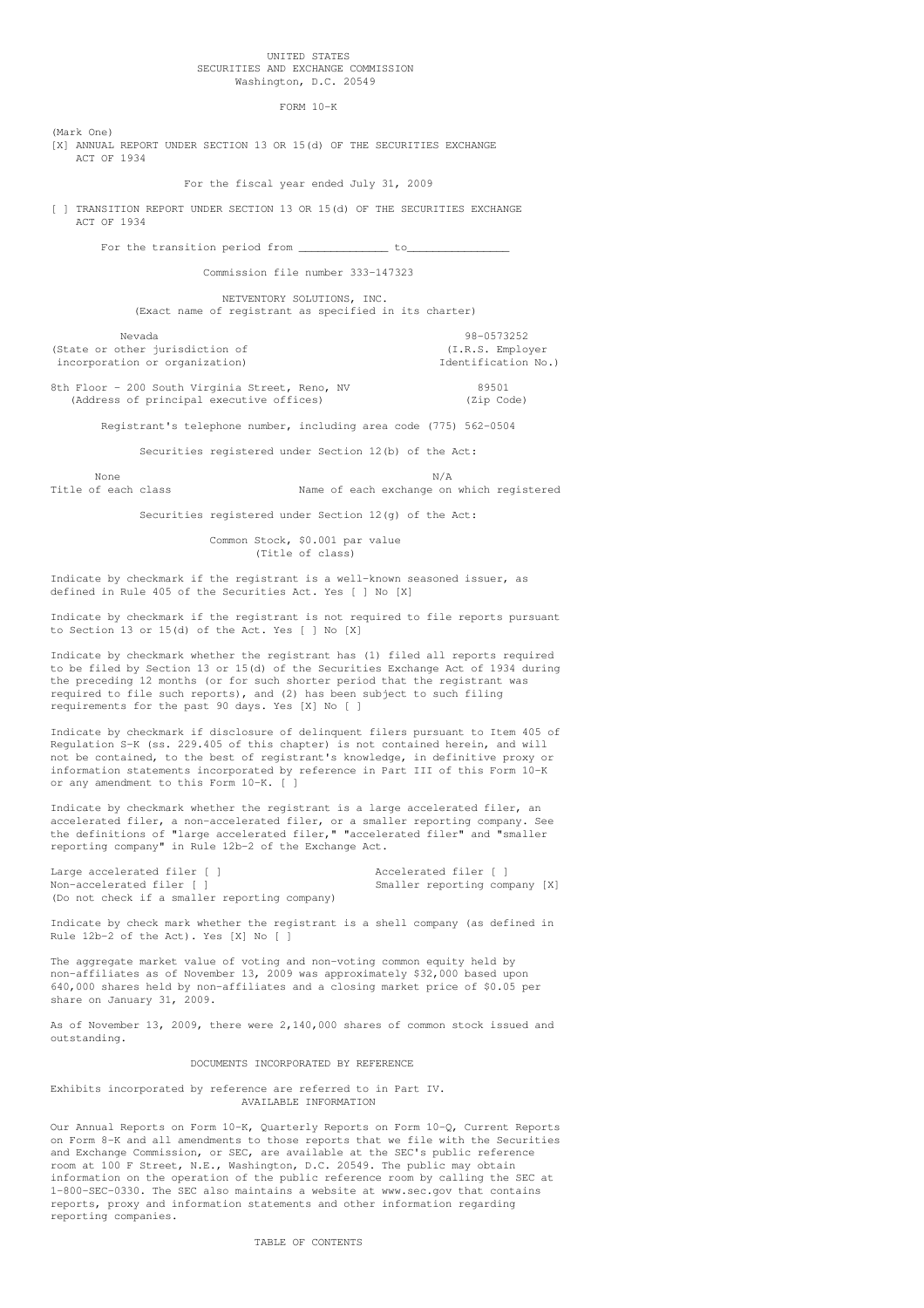Page

|             | PART T                                                 |                                                                |
|-------------|--------------------------------------------------------|----------------------------------------------------------------|
| TTEM 1.     | Business                                               | $\overline{4}$                                                 |
| TTEM 1A.    | Risk Factors                                           | 6                                                              |
| ITEM 2.     | Properties                                             | 11                                                             |
| ITEM 3.     | Legal Proceedings                                      | 11                                                             |
| TTEM 4.     | Submission of Matters to a Vote of Security Holders    | 11                                                             |
|             |                                                        |                                                                |
|             |                                                        | PART II                                                        |
| ITEM 5.     |                                                        | Market for the Registrant's Common Equity, Related Stockholder |
|             | Matters and Issuer Purchases of Equity Securities      | 11                                                             |
| TTEM 6.     | Selected Financial Data                                | 12.                                                            |
| ITEM 7.     |                                                        | Management's Discussion and Analysis of Financial Condition    |
|             | and Results of Operations                              | 12.                                                            |
| TTEM 8.     | Financial Statements and Supplementary Data            | 17                                                             |
| ITEM 9.     |                                                        | Changes in and Disagreements with Accountants on Accounting    |
|             | and Financial Disclosure                               | 28                                                             |
| ITEM 9A(T). | Controls and Procedures                                | 28                                                             |
| TTEM 9B.    | Other Information                                      | 29                                                             |
|             |                                                        |                                                                |
|             | PART TTT                                               |                                                                |
| ITEM 10.    | Directors, Executive Officers and Corporate Governance | 30                                                             |
| ITEM 11.    | Executive Compensation                                 | 31                                                             |
| ITEM 12.    |                                                        | Security Ownership of Certain Beneficial Owners and Management |
|             | and Related Stockholder Matters                        | 33                                                             |
| TTEM 13.    |                                                        | Certain Relationships and Related Transactions, and Director   |
|             | Independence                                           | 34                                                             |
| TTEM 14.    | Principal Accountant Fees and Services                 | 34                                                             |
| ITEM 15.    | Exhibits Financial Statement Schedules                 | 34                                                             |
|             |                                                        | 35                                                             |
| Signatures  |                                                        |                                                                |

 $\overline{2}$ PART I

#### FORWARD LOOKING STATEMENTS

This annual report contains forward-looking statements. These statements relate to future events or our future financial performance. In some cases, you can identify forward-looking statements by terminology such as "may," "should," "expects," "plans," "anticipates," "believes," "estimates," "predicts," "potential," or "continue" or the negative of these terms or other comparable terminology. These statements are only predictions and involve known and unknown risks, uncertainties and other factors, including the risks in the section entitled "Risk Factors" and the risks set out below, any of which may cause our or our industry's actual results, levels of activity, performance or achievements to be materially different from any future results, levels of activity, performance or achievements expressed or implied by these forward-looking statements. These risks include, by way of example and not in limitation:

- the uncertainty that we will not be able to successfully identify and evaluate a suitable business opportunity;
- risks related to the large number of established and well-financed entities that are actively seeking suitable business opportunities;
- risks related to the failure to successfully manage or achieve growth of a new business opportunity; and
- other risks and uncertainties related to our business strategy.

This list is not an exhaustive list of the factors that may affect any of our forward-looking statements. These and other factors should be considered carefully and readers should not place undue reliance on our forward-looking statements.

Forward looking statements are made based on management's beliefs, estimates and opinions on the date the statements are made and we undertake no obligation to update forward-looking statements if these beliefs, estimates and opinions or other circumstances should change. Although we believe that the expectations reflected in the forward-looking statements are reasonable, we cannot guarantee future results, levels of activity, performance or achievements. Except as required by applicable law, including the securities laws of the United States, we do not intend to update any of the forward-looking statements to conform these statements to actual results.

The safe harbors of forward-looking statements provided by Section 21E of the Exchange Act are unavailable to issuers of penny stock. As we issued securities at a price below \$5.00 per share, our shares are considered penny stock and such safe harbors set forth under the Private Securities Litigation Reform Act of 1995 are unavailable to us.

Our financial statements are stated in United States dollars and are prepared in accordance with United States generally accepted accounting principles.

In this annual report, unless otherwise specified, all dollar amounts are expressed in United States dollars and all references to "common stock" refer to the common shares in our capital stock.

As used in this annual report, the terms "we," "us," "our" and "Netventory" mean Netventory Solutions, Inc., unless otherwise indicated.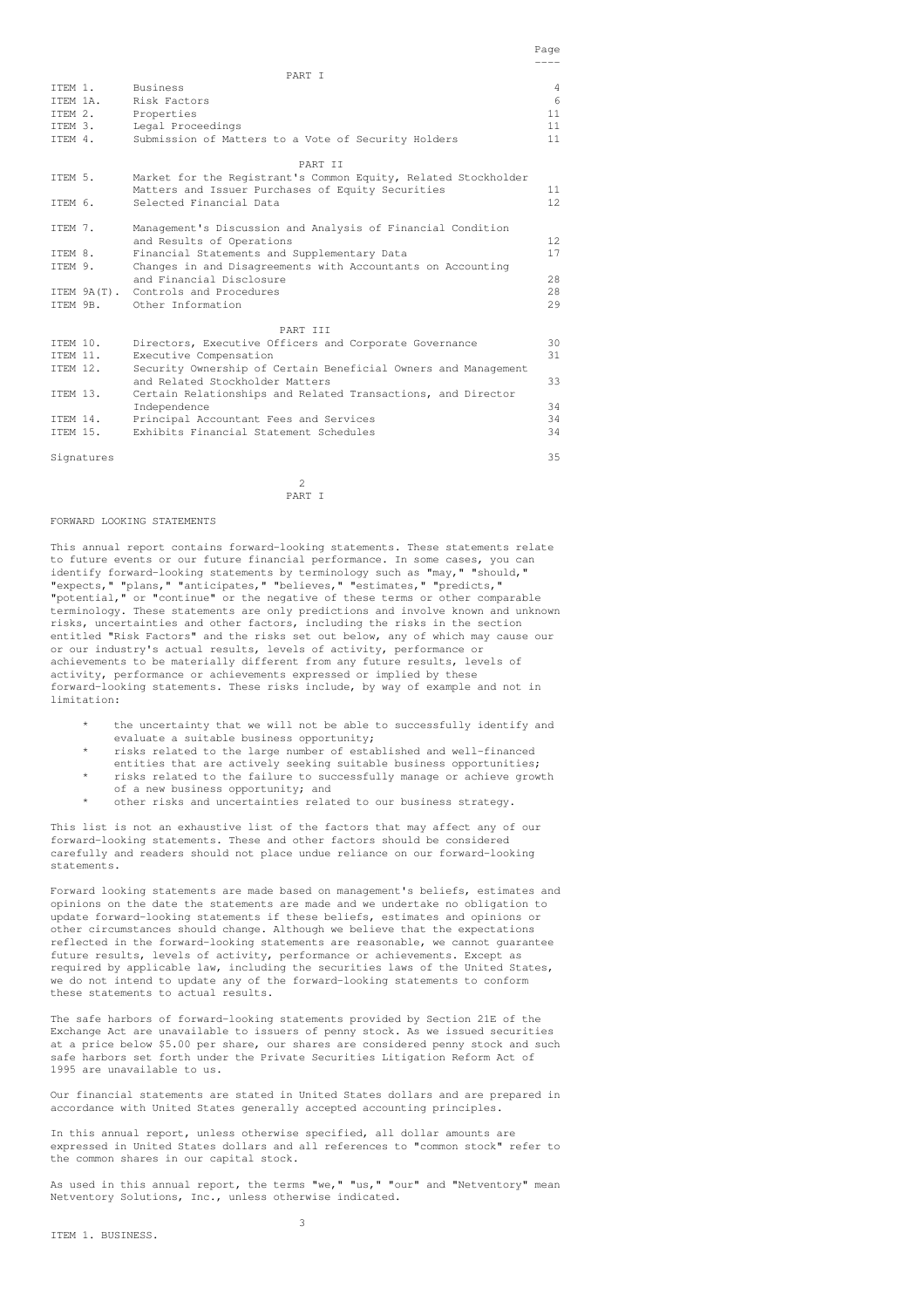#### GENERAL

We were incorporated in the state of Nevada in February 8, 2008 under the name NetVentory Solutions, Inc. and are engaged in providing online inventory services to small and medium sized companies. Our goal is to offer comprehensive inventory management and product fulfillment services to our customers. Our target clientele will include small to medium sized business owners who demand convenient and cost effective ways to monitor and control their company's inventory.

In order to satisfy global demand for online inventory services, we plan to develop a network of international and domestic resellers, and also retain a foreign sales force that manages various call centers, which develop client networks and contact potential customers.

As the popularity of the Internet continues to surge, we plan to capitalize on the continually maturing marketplace for online inventory management services. Automated inventory services are becoming an increasingly necessary tool to reduce costs and increase productivity. From scanning the bar codes on products stored in warehouses and storage bins, to tracking the cost of goods sold to customers, inventory management is becoming an essential part of everyday life for many businesses.

We believe that our company has a strategic advantage over our competition because our customers have access to a protected local copy of their inventory at their premises to which they can refer to in the event of a failure in Internet connectivity. By granting our customers a local copy of their inventory that is readily available, our customers have the ability to continue with a project such as an inventory count (despite the lack of internet service), without disruptions. In addition, once Internet connection is restored, the local copy will automatically synch with the client's online inventory system, updating any changes that may have occurred during the interruption. We believe our unique technology will find a comfortable niche in the online inventory system business, and will continue to refine our product and related services in order to meet the needs of small and medium size businesses.

### PRODUCTION

Registered subscribers will be able to log into our web site using the access codes they set up during the registration process. After entering their user name and password the person will be redirected to a designated secure folder that contains their customized inventory management system. The infrastructure of the web site will allow a subscriber to have multiple users online simultaneously with no limitations on the number of hours of use. The subscriber's staff will be able to access the same or different elements of their online inventory management system at the same time if they like. An access code hierarchy will be available to allow an administrator from the subscriber firm, to limit or restrict the rights of users within their own group. In this way sensitive information will be restricted to predetermined members of the subscriber group.

A prominent feature of our online inventory management system will be to the ease of access to a client's information. We plan to design an online system that will be able to harness the growing ubiquity of Internet access. The portability of the user name and password will allow subscribers to access our company's web site from anywhere that they have Internet access. Our subscribers are able to access the inventory via any web-compliant browser on a PC, Laptop or a PDA.

Our product will enable our clients to manage their inventory and related logistics. For example, when a shipment of materials arrives at the loading dock of a client company, the client's staff person can log into the site and enter the incoming items by product description, quantity and include notes such as damaged goods for return. The entry will immediately update the existing inventory for the goods already on hand, change the re-order status and advise the production department that the goods have been received and are now available. In another example, a client's sales representative that is visiting a customer at the customer's office and needs to check the status of a customer order, can check from a remote location to see if an item the customer wants is

4

in stock or to modify an existing order that has not yet shipped. The sales rep will be able to use a wireless device to access the Internet, log in and complete any one of these or other tasks thereby help to increase the level of service the sales rep can give to the customer.

Our online inventory management services will feature a relational database that will be developed using the open source MYSOL, a relational database management system, and the PhP programming language, which is a computer scripting language designed for producing web pages. By using these software development tools we will be able to keep our costs down and still produce a high quality product.

The customer may opt for a local copy of their inventory hosted on a server at their premises. If the Internet fails, the local copy is still available for the customer to use. When the problem is remedied, the local copy will synch with the online inventory system. This option will be available at an additional fee.

# SALES AND MARKETING STRATEGY

The marketing expense will be directed at developing an international and domestic reseller network. To accomplish this we plan to outsource the task to an offshore call center. We anticipate spending 75% of the marketing budget in this manner. The remaining 25% will go towards an online advertising campaign using the Google Adwords cost-per-click advertising program. Our online ads will try to drive traffic to our web site.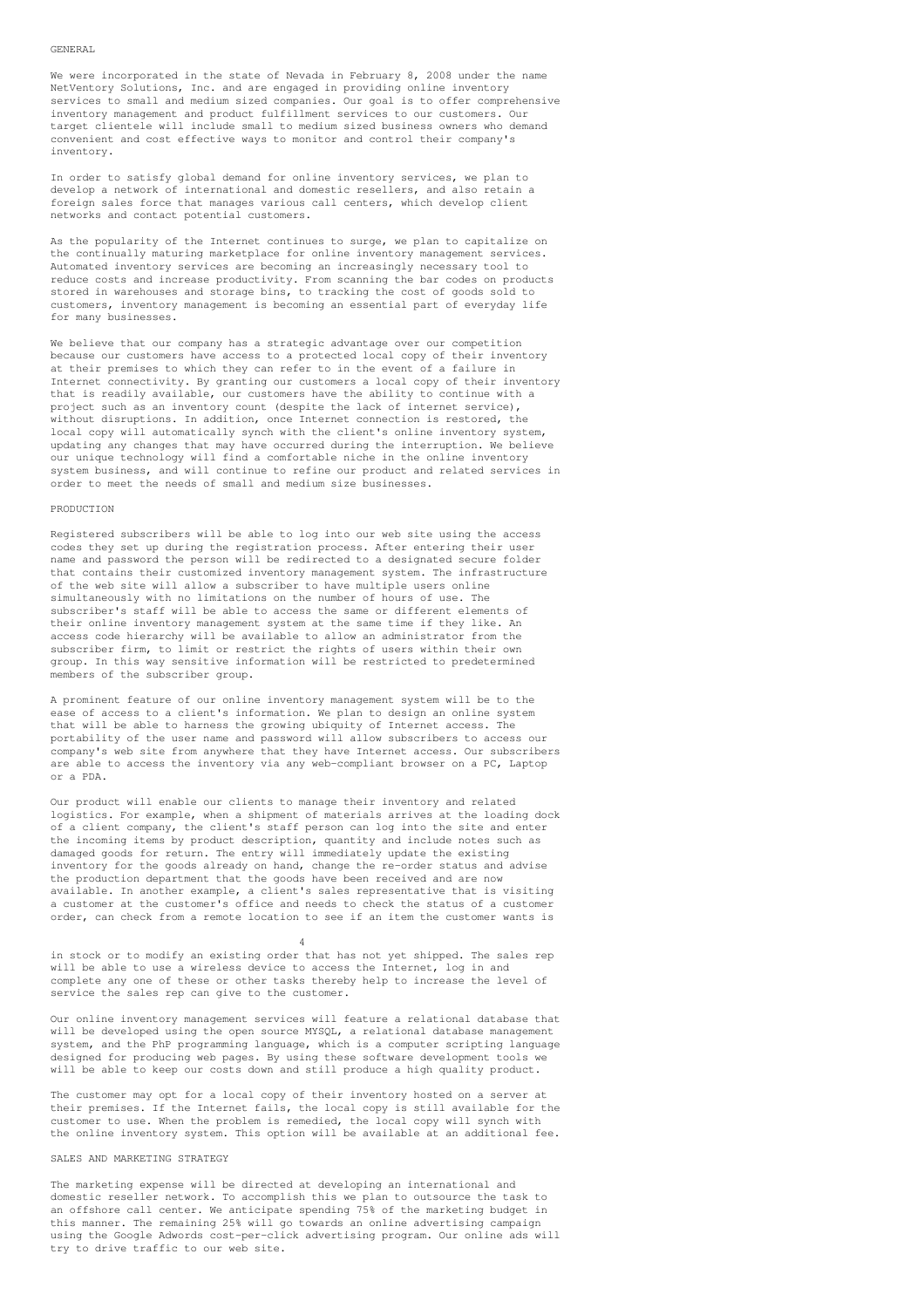## COMPETITION

The competition to provide customers with online inventory management systems exists in companies that appear to be at various stages of development and growth. In the section below we highlight some of the firms that have a presence on the internet already and are currently marketing their versions of this type of service.

We believe that there are several categories of software companies offering online inventory management systems. We have divided our industry segment and competition into two distinct categories: one where the software company includes inventory management as part of the larger software product offering; and the second where the software company specializes in offering this type of service. Our firm will be in the second category as an inventory management system specialist.

There are a number of firms that already offer various types of inventory management services through their web sites. No one company appears to have been able to establish a dominant position and become the market leader. When we consider the growth of the internet and the suitability of inventory management systems to relational database structures we feel that we will be coming to a market that remains fractured and offers potential for long-term success.

None of these solutions appear to offer the customer the ability to have a local copy of their inventory on an on-site server. If the customer loses access to the internet, it is likely that the company will not be able to fulfill orders resulting in a loss of business. In addition, there is a significant loss of productivity. Our system offers this functionality as an add-on service and we believe that this is a key differentiator between our service and those of our competition.

#### EMPLOYEES

As of the date of this Prospectus, we do not have any employees.

#### ITEM 1A. RISK FACTORS

Much of the information included in this annual report includes or is based upon estimates, projections or other "forward looking statements". Such "forward looking statements" involve various risks and uncertainties as outlined below. We caution the reader that important factors in some cases have affected, and in the future could materially affect, actual results and cause actual results to differ materially from the results expressed in any such estimates, projections or other "forward looking statements".

5

The securities offered hereby involve a substantial risk of loss. Prospective investors should carefully consider the risks and uncertainties described below before making an investment in our securities. The risks and uncertainties described below are those which management currently believes may significantly affect us.

1) WE INCURRED HISTORICAL LOSSES AS A RESULT, WE MAY NOT BE ABLE TO GENERATE PROFITS, SUPPORT OUR OPERATIONS, OR ESTABLISH A RETURN ON INVESTED CAPITAL.

We incurred net losses from our inception, February 8, 2008 to our fiscal year ended July 31, 2008 in the amount of \$40,901. In addition, we expect to increase our operating expenses to fund our anticipated growth. We cannot assure you that any of our business strategies will be successful or that significant revenues or profitability will ever be achieved or, if they are achieved, that they can be consistently sustained or increased on a quarterly or annual basis.

### 2) WE EXPECT OUR OPERATING LOSSES TO CONTINUE

We expect to incur increased operating expenses during the next year. The amount of net losses and the time required for us to reach and sustain profitability are uncertain. The likelihood of our success must be considered in light of the problems, expenses, difficulties, and delays frequently encountered in connection with our business, including, but not limited to the increase in costs to be incurred for research and development, protection of our intellectual property and the marketing and delivery of our product. There can be no assurance that we will ever generate revenue or achieve profitability at all or on any substantial basis.

3) BECAUSE WE PROVIDE A SUITE OF ON-DEMAND APPLICATIONS THAT MANY OF OUR CUSTOMERS USE TO MANAGE THEIR CRITICAL BUSINESS PROCESSES, THE MARKET FOR OUR SERVICE MAY DEVELOP MORE SLOWLY THAN WE EXPECT.

Our success will depend, to a large extent, on the willingness of Small and Medium Businesses ("SMBs") to accept on-demand services for applications that they view as critical to the success of their business. Many companies have invested substantial effort and financial resources to integrate traditional enterprise software into their businesses and may be reluctant or unwilling to switch to a different application or to migrate these applications to on-demand services. Other factors that may affect market acceptance of our application include:

- the security capabilities, reliability and availability of on-demand services;
- customer concerns with entrusting a third party to store and manage their data, especially confidential or sensitive data;
- our ability to minimize the time and resources required to implement our suite;
- our ability to maintain high levels of customer satisfaction;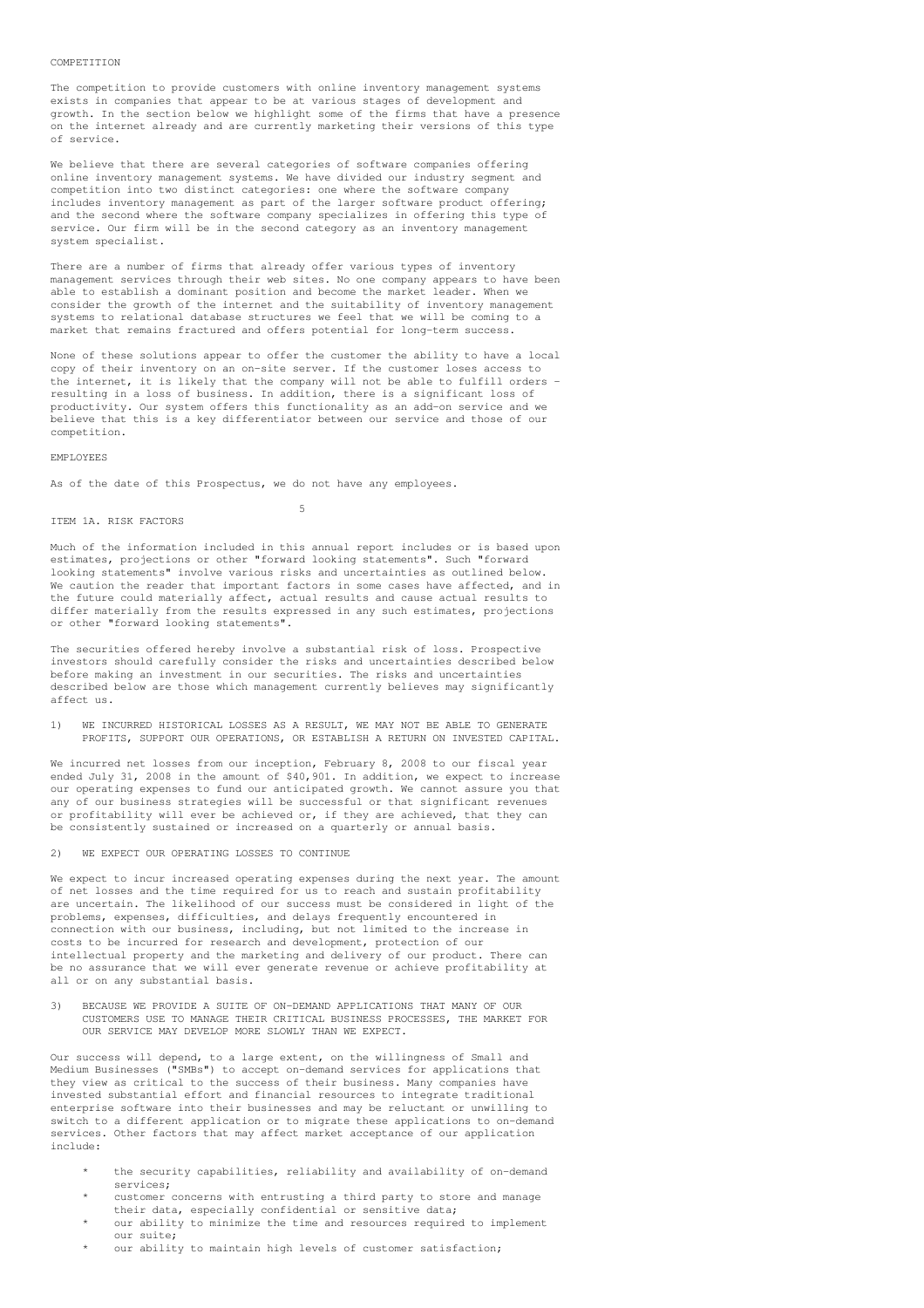- our ability to implement upgrades and other changes to our software without disrupting our service;
- the level of customization or configuration we offer;
- 6 \* our ability to provide rapid response time during periods of intense activity on customer websites; and
- the price, performance and availability of competing products and services.

The market for these services may not develop further, or it may develop more slowly than we expect, either of which would harm our business.

4) OUR CUSTOMERS ARE SMALL AND MEDIUM-SIZED BUSINESSES, WHICH CAN BE CHALLENGING TO COST-EFFECTIVELY REACH, ACQUIRE AND RETAIN.

We plan to market and sell our application suite to SMBs. To grow our revenue quickly, we must add new customers, sell additional services to existing customers and encourage existing customers to renew their subscriptions. However, selling to and retaining SMBs can be more difficult than selling to and retaining large enterprises because SMB customers:

- are more price sensitive;
- are more difficult to reach with traditional marketing campaigns;
- have high churn rates in part because of the nature of their businesses;
- may lack the staffing to benefit fully from our application suite's rich feature set;
- often require higher sales, marketing and support expenditures by vendors that sell to them per revenue dollar; and
- are more vulnerable to negative changes in the general economic environment that may disrupt continued business operations.

If we are unable to cost-effectively market and sell our service to our target customers, our ability to grow our revenue quickly and become profitable will be harmed.

5) OUR LIMITED OPERATING HISTORY MAKES IT DIFFICULT TO EVALUATE OUR CURRENT BUSINESS AND FUTURE PROSPECTS, AND MAY INCREASE THE RISK OF YOUR INVESTMENT.

Our company has been in existence since early 2008. Our limited operating history may make it difficult to evaluate our current business and our future prospects. We have encountered and will continue to encounter risks and difficulties frequently experienced by growing companies in rapidly changing industries. If we do not address these risks successfully, our business will be harmed, which may increase the risk to an investment in our securities.

OUR BUSINESS DEPENDS SUBSTANTIALLY ON CUSTOMERS RENEWING, UPGRADING AND EXPANDING THEIR SUBSCRIPTIONS FOR OUR SERVICES. ANY DECLINE IN OUR CUSTOMER RENEWALS, UPGRADES AND EXPANSIONS WOULD HARM OUR FUTURE OPERATING RESULTS.

We will sell our application suite pursuant to service agreements that have a specific term and are not automatically renewable. Our ability to grow will be dependent in part on customers purchasing additional subscriptions after the term of their initial subscriptions. Our customers' renewal rates may decline or fluctuate because of several factors, including their satisfaction or dissatisfaction with our services, the prices of our services, the prices of services offered by our competitors or reductions in our customers' spending levels. If our customers do not renew their subscriptions for our services, renew on less favorable terms, or do not purchase additional functionality or subscriptions, our revenue may grow more slowly than expected or decline and our profitability and gross margins may be harmed.

7

7) IF OUR SECURITY MEASURES ARE BREACHED AND UNAUTHORIZED ACCESS IS OBTAINED TO A CUSTOMER'S DATA, WE MAY INCUR SIGNIFICANT LIABILITIES, OUR SERVICE MAY BE PERCEIVED AS NOT BEING SECURE AND CUSTOMERS MAY CURTAIL OR STOP USING OUR SUITE.

The services we plan to offer will involve the storage of large amounts of our customers' sensitive and proprietary information. If our security measures are breached as a result of third-party action, employee error, malfeasance or otherwise, and someone obtains unauthorized access to our customers' data, we could incur significant liability to our customers and to individuals or businesses whose information was being stored by our customers, our business may suffer and our reputation will be damaged. Because techniques used to obtain unauthorized access to, or to sabotage, systems change frequently and generally are not recognized until launched against a target, we may be unable to anticipate these techniques or to implement adequate preventive measures. If an actual or perceived breach of our security occurs, the market perception of the effectiveness of our security measures could be harmed and we could lose sales and customers. We do not have, and are likely not to have for the foreseeable future, insurance that will adequately cover any liability to a customer under these circumstances.

8) THE MARKET FOR OUR SERVICES IS INTENSELY COMPETITIVE, AND IF WE DO NOT COMPETE EFFECTIVELY, OUR OPERATING RESULTS MAY BE HARMED.

The markets for online inventory solutions are intensely competitive and rapidly changing with relatively low barriers to entry. With the introduction of new technologies and market entrants, we expect competition to intensify in the future. In addition, pricing pressures and increased competition generally could result in reduced sales, reduced margins or the failure of our service to achieve or maintain more widespread market acceptance. We expect to compete to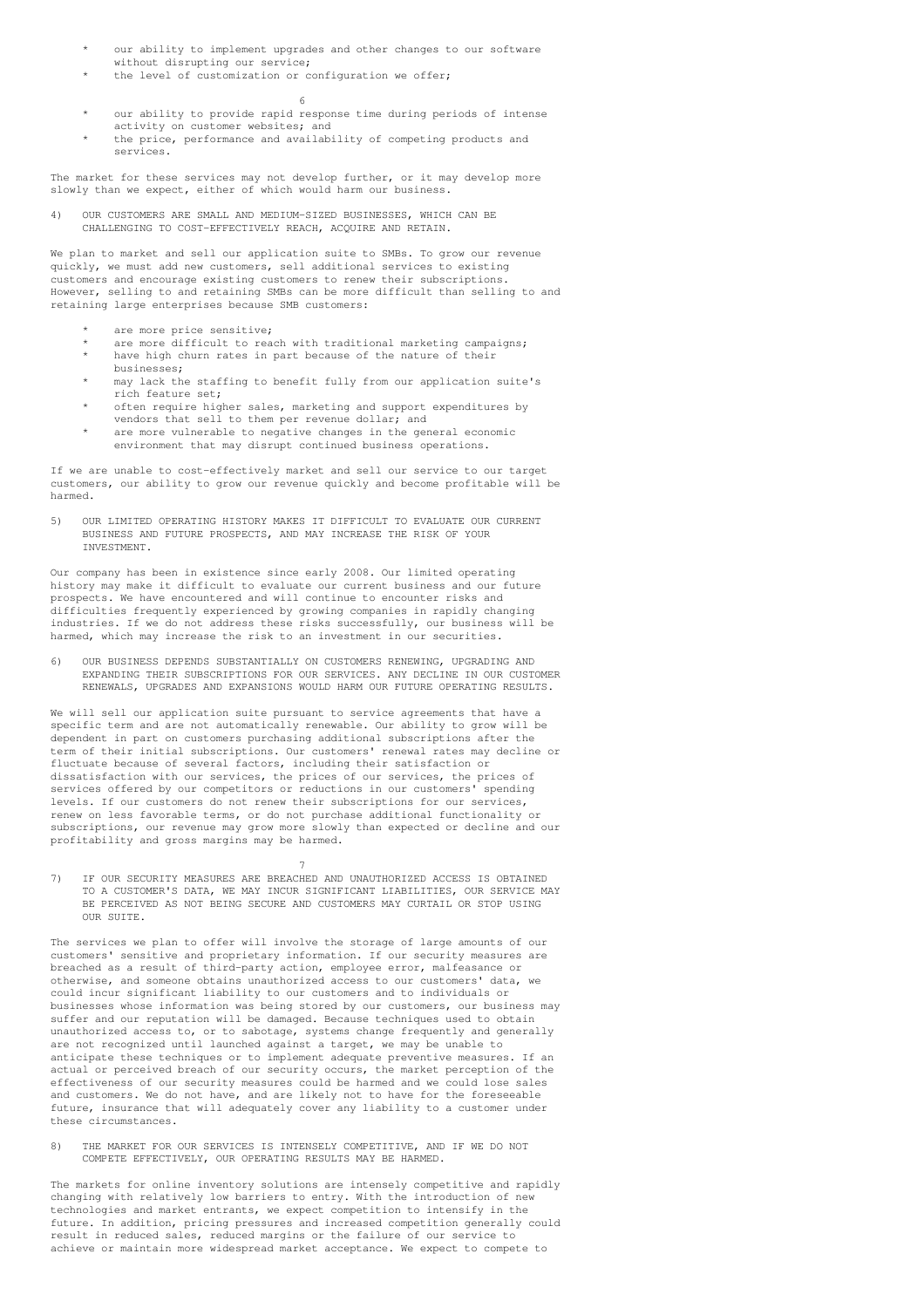sell our application suite against existing systems that our potential customers have already made significant expenditures to install. Competition in our market is based principally upon service breadth and functionality; service performance, security and reliability; ability to tailor and customize services .<br>for a specific company, vertical or industry; ease of use of the service; speed and ease of deployment, integration and configuration; total cost of ownership, including price and implementation and support costs; professional services implementation; and financial resources of the vendor.

Many of our actual and potential competitors enjoy substantial competitive advantages over us, such as greater name recognition, longer operating histories, more varied products and services and larger marketing budgets, as well as substantially greater financial, technical and other resources. In addition, many of our competitors have established marketing relationships and access to larger customer bases, and have major distribution agreements with consultants, system integrators and resellers. If we are not able to compete effectively, our operating results will be harmed.

9) THE MARKET FOR OUR SERVICES IS PRICE SENSITIVE, AND IF THE PRICES WE CHARGE FOR OUR SERVICES ARE UNACCEPTABLE TO OUR CUSTOMERS, OUR OPERATING RESULTS WILL SUFFER.

Many of our potential customers are price sensitive, and we have limited experience with respect to determining the appropriate prices for our services. As the market for our services matures, or as new competitors introduce new products or services that compete with ours, we may be unable to renew our agreements with existing customers or attract new customers at the same price or based on the same pricing model that we may have previously used. As a result, it is possible that competitive dynamics in our market may require us to change our pricing model or reduce our prices, which could negatively impact our revenue, gross margin and operating results.

10) IF WE DO NOT EFFECTIVELY BUILD AND TRAIN OUR DIRECT SALES FORCE AND OUR SERVICES AND SUPPORT TEAMS, OUR FUTURE OPERATING RESULTS WILL SUFFER.

We plan to build our direct sales force and our services and support teams both domestically and internationally to increase our customer base and revenue. We believe that there is significant competition for direct sales, service and support personnel with the skills and technical knowledge that we require. Our ability to achieve significant revenue growth will depend, in large part, on our

8

success in recruiting, training and retaining sufficient numbers of personnel to support our growth. New hires require significant training and, in most cases, take significant time before they achieve full productivity. Our recent hires and planned hires may not become as productive as we expect, and we may be unable to hire or retain sufficient numbers of qualified individuals in the markets where we do business. If our efforts to build a direct sales force are not successful or do not generate a corresponding increase in revenue, our business will be harmed.

11) IF WE ARE UNABLE TO DEVELOP NEW SERVICES OR SELL OUR SERVICES INTO NEW MARKETS, OUR REVENUE WILL NOT GROW AS EXPECTED.

Our ability to attract new customers and increase revenue from existing customers will depend in large part on our ability to enhance and improve our existing application suite and to introduce new services and sell into new markets. The success of any enhancement or new service depends on several factors, including the timely completion, introduction and market acceptance of the enhancement or service. Any new service we develop or acquire may not be introduced in a timely or cost-effective manner and may not achieve the broad market acceptance necessary to generate significant revenue. Any new markets, into which we attempt to sell our application, including new vertical markets and new countries or regions, may not be receptive. If we are unable to successfully develop or acquire new services, enhance our existing services to meet customer requirements or sell our services into new markets, our revenue will not grow as expected.

12) BECAUSE WE PLAN TO DEVELOP A GLOBAL ORGANIZATION AND OUR LONG-TERM SUCCESS DEPENDS, IN PART, ON OUR ABILITY TO EXPAND THE SALES OF OUR SERVICES TO CUSTOMERS LOCATED OUTSIDE OF THE UNITED STATES, OUR BUSINESS IS SUSCEPTIBLE TO RISKS ASSOCIATED WITH INTERNATIONAL SALES AND OPERATIONS.

We currently maintain offices outside of the United States and plan to have sales personnel or independent consultants in several countries throughout the world. Managing a global organization will be difficult, time consuming and expensive. In addition, conducting international operations subjects us to risks that not generally faced in the United States. These risks include:

- \* localization of our services, including translation into foreign languages and adaptation for local practices and regulatory requirements;
- lack of familiarity with and unexpected changes in foreign regulatory requirements;
- longer accounts receivable payment cycles and difficulties in collecting accounts; receivable;
- difficulties in managing and staffing international operations;
- fluctuations in currency exchange rates;
- potentially adverse tax consequences, including the complexities of foreign value added tax systems and restrictions on the repatriation of earnings;
- dependence on certain third parties, including channel partners with whom we do not have extensive experience;
- the burdens of complying with a wide variety of foreign laws and legal standards;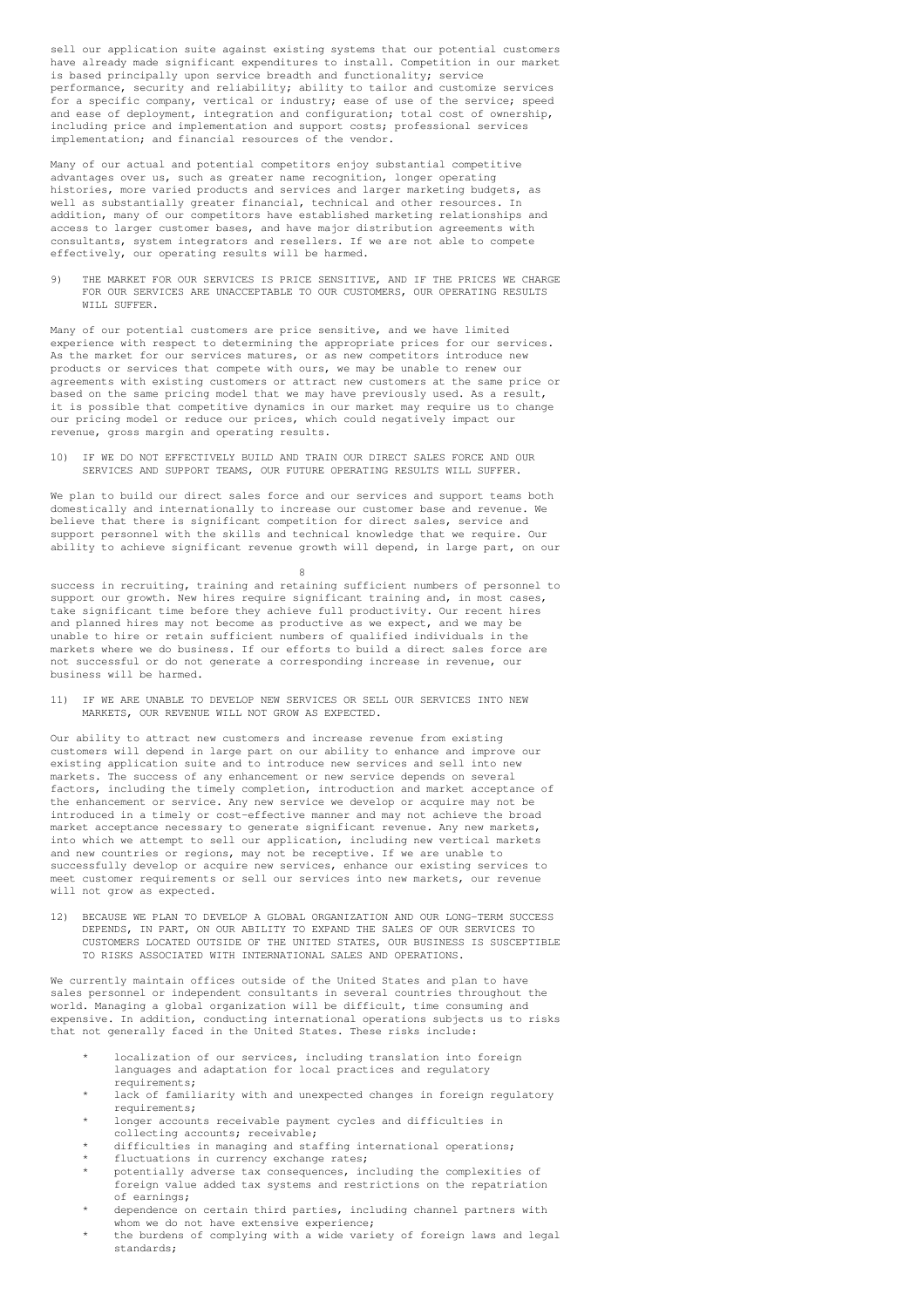- increased financial accounting and reporting burdens and complexities;
- \* political, social and economic instability abroad, terrorist related risks and security concerns in general; and
- reduced or varied protection for intellectual property rights in some countries.

Operating in international markets also requires significant management attention and financial resources. The investment and additional resources required to establish operations and manage growth in other countries may not produce desired levels of revenue or profitability.

 $\overline{9}$ 

13) ASSERTIONS BY A THIRD PARTY THAT WE INFRINGE ITS INTELLECTUAL PROPERTY, WHETHER SUCCESSFUL OR NOT, COULD SUBJECT US TO COSTLY AND TIME-CONSUMING LITIGATION OR EXPENSIVE LICENSES.

The software and technology industries are characterized by the existence of a large number of patents, copyrights, trademarks and trade secrets and by frequent litigation based on allegations of infringement or other violations of intellectual property rights. As we face increasing competition and become a publicly traded company, the possibility of intellectual property rights claims against us may grow. Our technologies may not be able to withstand any third-party claims or rights against their use. Additionally, although we have licensed from other parties proprietary technology covered by patents, we cannot be certain that any such patents will not be challenged, invalidated or circumvented. Furthermore, many of our service agreements require us to indemnify our customers for certain third-party intellectual property infringement claims, which could increase our costs as a result of defending such claims and may require that we pay damages if there were an adverse ruling related to any such claims. These types of claims could harm our relationships with our customers, may deter future customers from subscribing to our services or could expose us to litigation for these claims. Even if we are not a party to any litigation between a customer and a third party, an adverse outcome in any such litigation could make it more difficult for us to defend our intellectual property in any subsequent litigation in which we are a named party.

Any intellectual property rights claim against us or our customers, with or without merit, could be time-consuming, expensive to litigate or settle and could divert management attention and financial resources. An adverse determination also could prevent us from offering our suite to our customers and may require that we procure or develop substitute services that do not infringe.

For any intellectual property rights claim against us or our customers, we may have to pay damages or stop using technology found to be in violation of a third party's rights. We may have to seek a license for the technology, which may not be available on reasonable terms, if at all, may significantly increase our operating expenses or may require us to restrict our business activities in one or more respects. As a result, we may also be required to develop alternative non-infringing technology, which could require significant effort and expense.

14) MATERIAL DEFECTS OR ERRORS IN THE SOFTWARE WE USE TO DELIVER OUR SERVICES COULD HARM OUR REPUTATION, MAY CAUSE US TO BECOME LIABLE TO OUR CUSTOMERS, MAY RESULT IN THE LOSS OF EXISTING CUSTOMERS, OR MAY RESULT IN A SIGNIFICANT COSTS TO US AND IMPAIR OUR ABILITY TO SELL OUR SERVICES.

The software applications underlying our services are inherently complex and may contain material defects or errors, particularly when first introduced or when new versions or enhancements are released. We have from time to time found defects in our service, and new errors in our existing service may be detected in the future. Any defects that cause interruptions to the availability of our services could result in:

- a reduction in sales or delay in market acceptance of our services;
- sales credits or refunds to our customers;
- loss of existing customers and difficulty in attracting new customers;
- diversion of development resources;
- harm to our reputation; and
- increased warranty and insurance costs.

10

Since customers that will use our suite will do so to manage critical aspects of their business, any errors, defects, disruptions in service or other performance problems with our suite, whether in connection with the day-to-day operation of our suite, upgrades or otherwise, could damage our customers' businesses. Any errors, defects, disruptions in service or other performance related issues regarding our suite may result in customers electing to terminate or to not renew any existing subscriptions, or delay or withhold payment to us which may result in a significant loss for the Company. Customers may also make warranty claims against us, which could result in an increase in our provision for doubtful accounts, an increase in collection cycles for accounts receivable or costly litigation. We do not maintain and do not expect to maintain in the foreseeable future, insurance to adequately cover these risks.

15) GOVERNMENT REGULATION OF THE INTERNET AND E-COMMERCE IS EVOLVING, AND UNFAVORABLE CHANGES OR OUR FAILURE TO COMPLY WITH REGULATIONS COULD HARM OUR BUSINESS AND OPERATING RESULTS.

As Internet commerce continues to evolve, increasing regulation by federal, state or foreign agencies may become more likely. For example, the need for increased regulation in the area of data privacy, and laws and regulations applying to the solicitation, collection, processing or use of personal or consumer information has been suggested by a number of politicians and if enacted could affect our customers' ability to use and share data, potentially reducing demand for ERP, CRM and e-commerce solutions and restricting our ability to store, process and share our customers' data. Any regulation imposing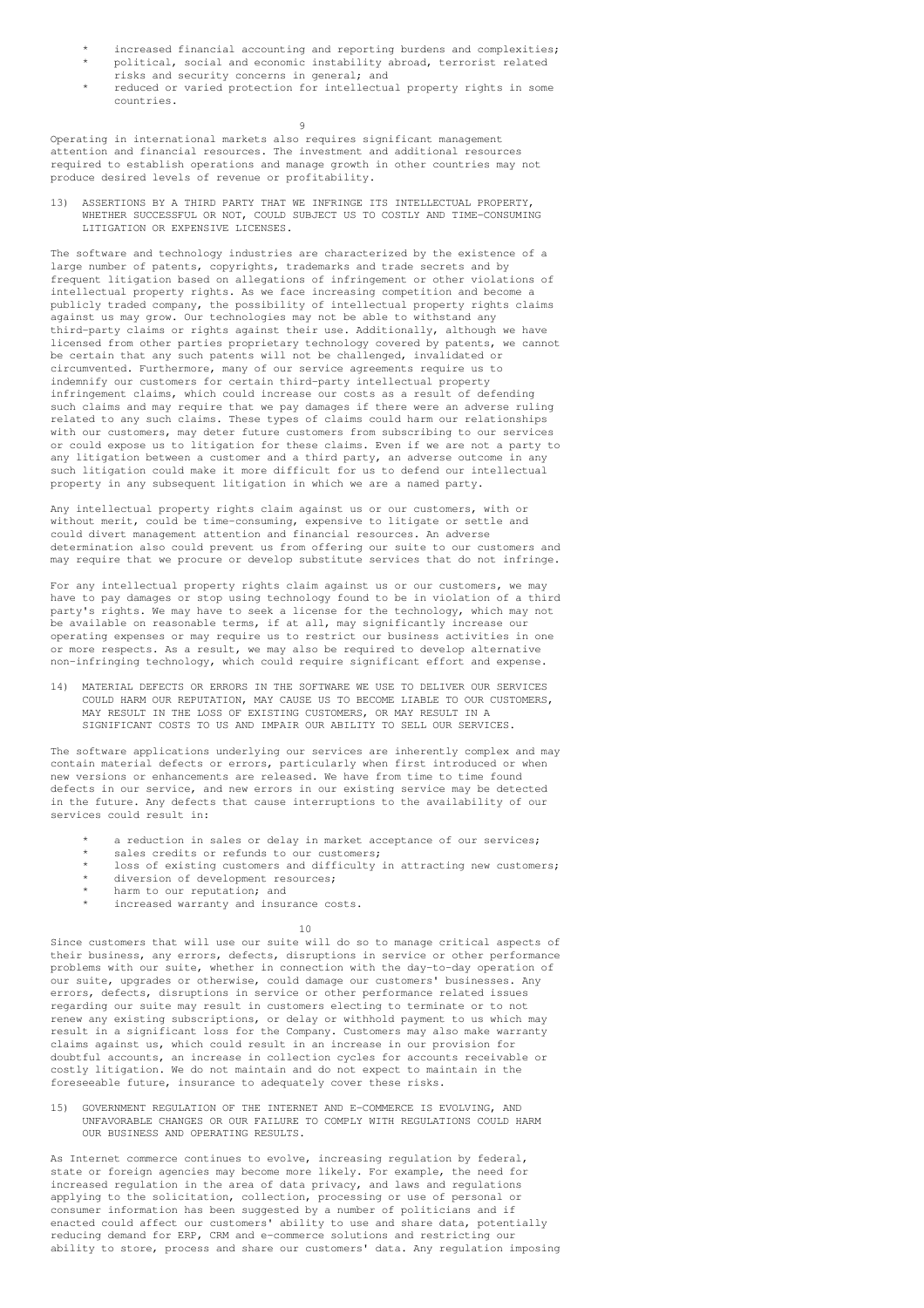greater fees for Internet use or restricting information exchange over the Internet could result in a decline in the use of the Internet and the viability of Internet-based services, which could harm our business and operating results.

ITEM 2. PROPERTIES.

EXECUTIVE OFFICES

We currently maintain our corporate office at 8th Floor-200 South Virginia Street, Reno, NV, 89501. We pay a monthly rent of \$100 for this space.

ITEM 3. LEGAL PROCEEDINGS.

There are no pending, nor to our knowledge threatened, legal proceedings against us.

ITEM 4. SUBMISSION OF MATTERS TO A VOTE OF SECURITY HOLDERS.

No matters were submitted to a vote of our security holders during the fourth quarter of fiscal year 2009.

PART II

ITEM 5. MARKET FOR REGISTRANT'S COMMON EQUITY, RELATED STOCKHOLDER MATTERS AND ISSUER PURCHASES OF EQUITY SECURITIES.

MARKET FOR SECURITIES

Our Common Stock is traded on the over-the-counter market and quoted on the OTCBB under the symbol "NTVS" On July 31, 2009, the closing price for our Common Stock as reported on the OTCBB was unavailable as our Common Stock has not traded.

11

The high and the low bid prices for our Common Stock is based on inter-dealer prices, without retail mark-up, markdown or commission, and may not represent actual transactions.

The table below sets forth the range of high and low bid information for our Common Shares as quoted on the OTCBB for each of the quarters during the fiscal year ended July 31, 2009 (no quotes are available for the previous fiscal year as our stock has not traded ):

### For the Fiscal Year Ended July 31, 2009

| For the Quarter ended | High | Low |
|-----------------------|------|-----|
|                       |      | --- |
|                       |      |     |
| October 31            | N/A  | N/A |
| January 31            | N/A  | N/A |
| April 30              | N/A  | N/A |
| July 31               | N/A  | N/A |

HOLDERS OF OUR COMMON STOCK

On November 13, 2009, the shareholders' list of our common stock showed 34 registered shareholder and 2,525,000 shares outstanding.

DIVIDEND POLICY

We have not paid any cash dividends on our common stock and have no present intention of paying any dividends on the shares of our common stock. Our future dividend policy will be determined from time to time by our board of directors.

Securities Authorized for Issuance under Equity Compensation Plans

As of July 31, 2009, we had not adopted an equity compensation plan and had not granted any stock options.

# Recent Sales of Unregistered Securities

During the fiscal year ended July 31, 2009 we have not sold any equity securities not registered under the Securities Act.

Purchases of Equity Securities by the Issuer and Affiliated Purchases

During each month within the fourth quarter of the fiscal year ended July 31, 2009, neither we nor any "affiliated purchaser," as that term is defined in Rule 10b-18(a)(3) under the Exchange Act, repurchased any of our Common Stock or other securities.

ITEM 6. SELECTED FINANCIAL DATA.

Not Applicable.

ITEM 7. MANAGEMENT'S DISCUSSION AND ANALYSIS OF FINANCIAL CONDITION AND RESULTS OF OPERATION.

The following discussion should be read in conjunction with our audited financial statements and the related notes that appear elsewhere in this annual report. The following discussion contains forward-looking statements that reflect our plans, estimates and beliefs. Our actual results could differ materially from those discussed in the forward looking statements. Factors that could cause or contribute to such differences include those discussed below and elsewhere in this annual report.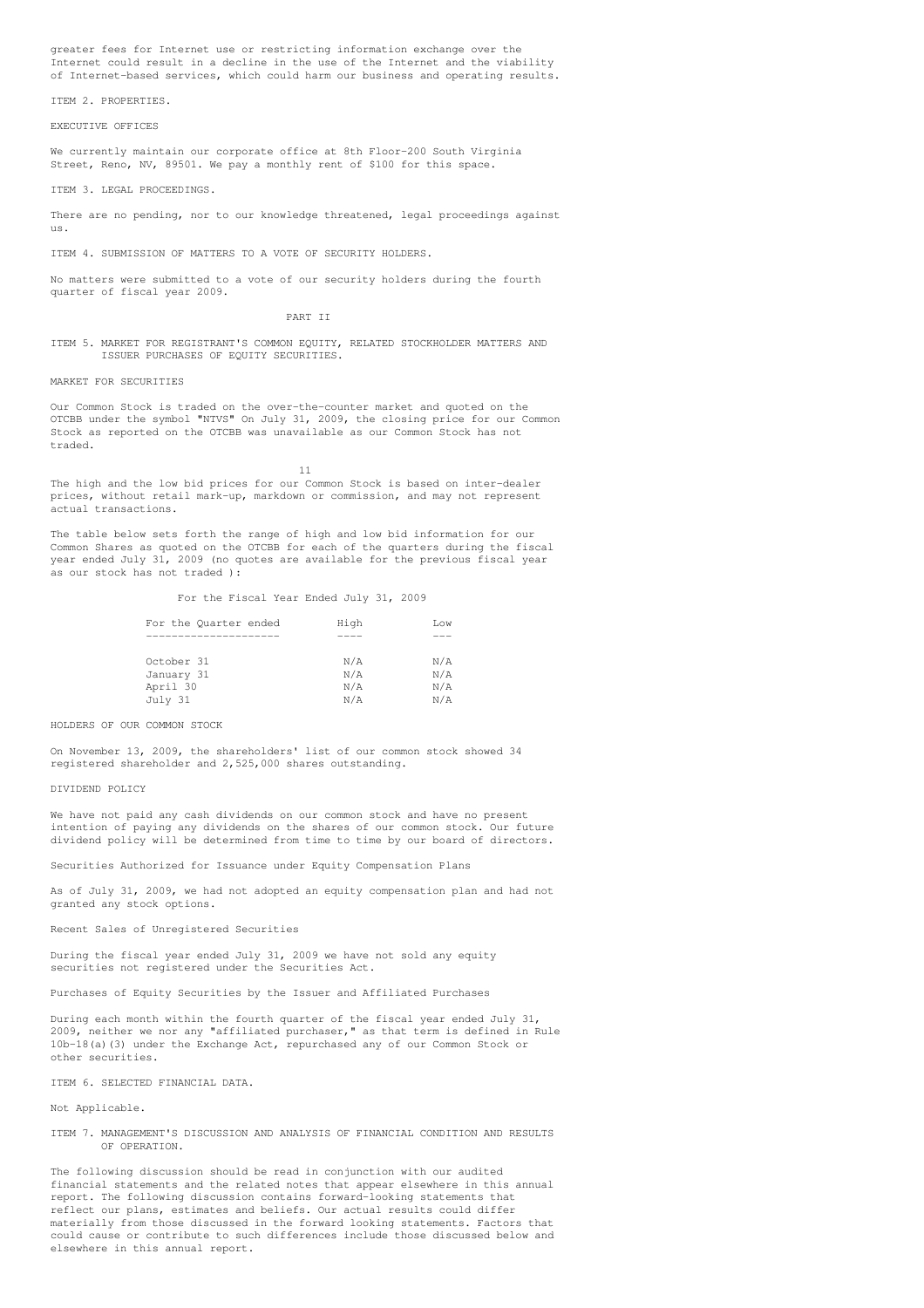#### $12$

## APPLICATION OF CRITICAL ACCOUNTING ESTIMATES

The preparation of financial statements in conformity with United States generally accepted accounting principles requires management to make estimates and assumptions that affect the reported amounts of assets and liabilities and disclosure of contingent assets and liabilities at the date of the financial statements and the reported amounts of revenues and expenses during the year. The more significant areas requiring the use of estimates include asset impairment, stock-based compensation, and future income tax amounts. Management bases its estimates on historical experience and on other assumptions considered to be reasonable under the circumstances. However, actual results may differ from the estimates.

## ACCOUNTING BASIS

These financial statements are prepared on the accrual basis of accounting in conformity with accounting principles generally accepted in the United States of America.

### BASIS OF PRESENTATION

Certain information and footnote disclosures normally included in annual financial statements prepared in accordance with generally accepted accounting principles have been condensed or omitted. We believe that the disclosures are adequate to make the financial information presented not misleading. These condensed financial statements should be read in conjunction with the audited consolidated financial statements and the notes thereto for the year ended July 31, 2008. All adjustments were of a normal recurring nature unless otherwise disclosed. In the opinion of management, all adjustments necessary for a fair statement of the results of operations for the interim period have been included. The results of operations for such interim periods are not necessarily indicative of the results for the full year.

### FINANCIAL INSTRUMENTS

The Company's financial instruments consist of cash, prepaid expenses, accounts payable and due to stockholder. The amount due to stockholder is non interest-bearing. It is management's opinion that the Company is not exposed to significant interest, currency or credit risks arising from its other financial instruments and that their fair values approximate their carrying values except where separately disclosed.

#### USE OF ESTIMATES

The preparation of financial statements in conformity with generally accepted accounting principles of the United States requires management to make estimates and assumptions that affect the reported amounts of assets and liabilities and disclosure of contingent assets and liabilities at the date of the financial statements and the reported amounts of revenues and expenses during the year. The more significant areas requiring the use of estimates include asset impairment, stock-based compensation, and future income tax amounts. Management bases its estimates on historical experience and on other assumptions considered to be reasonable under the circumstances. However, actual results may differ from the estimates.

#### LOSS PER SHARE

Net income (loss) per common share is computed based on the weighted average number of common shares outstanding and common stock equivalents, if not anti-dilutive. The Company has not issued any potentially dilutive common shares. Basic loss per share is calculated using the weighted average number of common shares outstanding and the treasury stock method is used to calculate diluted earnings per share. For the years presented, this calculation proved to be anti-dilutive.

### DIVIDENDS

13

The Company has not adopted any policy regarding payment of dividends. No dividends have been paid during the period shown.

### INCOME TAXES

The Company provides for income taxes using of an asset and liability approach.

Deferred tax assets are reduced by a valuation allowance if, based on the weight of available evidence, it is more likely than not that some or all of the deferred tax assets will not be realized. No provision for income taxes is included in the statement due to its immaterial amount, net of the allowance account, based on the likelihood of the Company to utilize the loss carry-forward.

## EXECUTIVE OVERVIEW

We were incorporated in the state of Nevada on February 8, 2008, under the name NetVentory Solutions, Inc., and are engaged in providing online inventory services to small and medium sized companies. Our goal is to offer comprehensive inventory management and product fulfillment services to our customers. Our target clientele will include small to medium sized business owners who demand convenient and cost effective ways to monitor and control their company's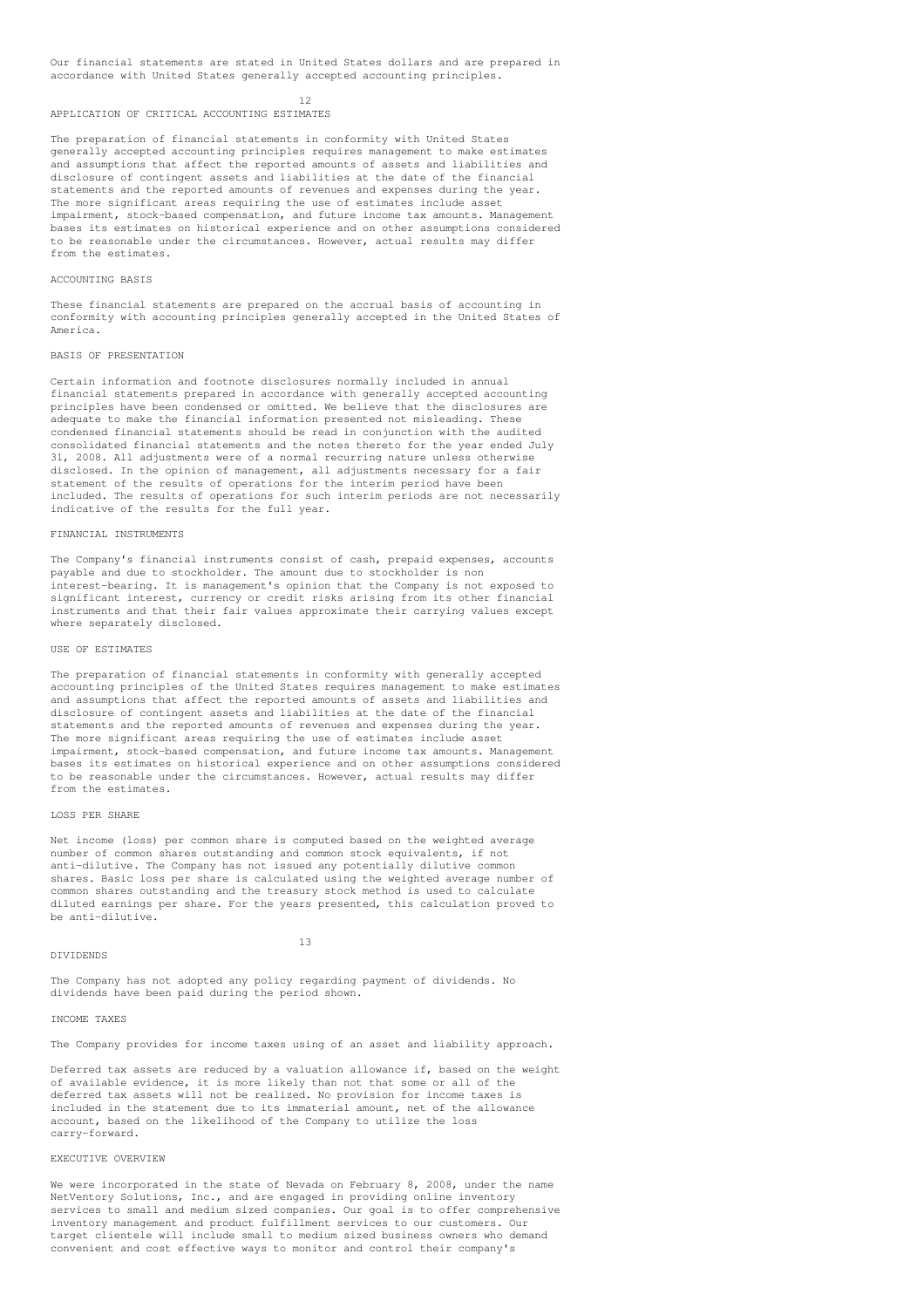inventory.

In order to satisfy global demand for online inventory services, we plan to develop a network of international and domestic resellers, and also retain a foreign sales force will manage various call centers, which will develop client networks and contact potential customers.

As the popularity and utility of the Internet as a business tool continues to increase, we plan to capitalize on the continually maturing marketplace for online inventory management services. Automated inventory services are becoming an increasingly necessary tool to reduce costs and increase productivity. From scanning the bar codes on products stored in warehouses and storage bins, to tracking the cost of goods sold to customers, inventory management is becoming an essential part of everyday life for many businesses.

We believe that our company has a strategic advantage over our competition because our customers will have access to a protected local copy of their inventory at their premises to which they can refer to in the event of a failure in Internet connectivity. By granting our customers a local copy of their inventory that is readily available, our customers will have the ability to continue with a project such as an inventory count (despite the lack of Internet service), without disruptions. In addition, once Internet connection is restored, the local copy will automatically synch with the client's online inventory system, updating any changes that may have occurred during the interruption. We believe our unique technology will find a comfortable niche in the online inventory system business, and will continue to refine our product and related services in order to meet the needs of small and medium size businesses.

### PLAN OF OPERATION

Our plan of operation for the 12 months following the date of this prospectus is to focus on developing a strong network of international and domestic resellers who will offer our online inventory management services to small and medium sized companies. Initially, the majority of our revenue will come from the sales contracts made by the international and domestic resellers. We anticipate that a portion of our revenue will also come from sales to direct subscribers of our software. We feel that our marketing strategy of developing an international and domestic network of resellers will bring us long term profitability and allow us to grow the business over time.

Over the next 12 months, we anticipate spending approximately \$20,000 for business operations. The budget includes all anticipated costs associated with technological requirements, professional fees-which include the filing of this registration statement and future compliance with reporting obligations, marketing expenses, and also various expenses related to maintaining an office space.

14

During this first year of operation, our management team will contribute to the long-term growth and success of the business by donating their time without charge to the business. Directors will spend at least 25 to 30 hours per week on company business.

OFF BALANCE SHEET TRANSACTIONS

We have had no off balance sheet transactions.

SIGNIFICANT EQUIPMENT

We do not intend to purchase any significant equipment for the next twelve months.

RESULTS OF OPERATIONS

#### REVENUES

We had no revenues for the period from February 8, 2008 (date of inception), through July 31, 2009.

## EXPENSES

Our expenses for the twelve month periods ended July 31, 2009 and 2008, were \$33,714 and \$7,187, respectively. During the period from February 8, 2008 (date of inception), through July 31, 2009, we incurred expenses of \$40,901. These expenses were comprised primarily of office rent, legal expenses, accounting expenses, SEC filing fees, transfer agent fees, as well as bank fees.

## NET INCOME (LOSS)

Our net loss for the twelve-month periods ended July 31, 2009, and 2008, were \$33,714 and \$7,187, respectively. During the period from February 8, 2008 (date of inception), through July 31, 2009, we incurred a net loss of \$40,901. This loss consisted of office rent, legal expenses, accounting expenses, SEC filing fees, transfer agent fees, as well as bank fees. Since inception, we have sold 2,140,000 shares of common stock.

PURCHASE OR SALE OF EQUIPMENT

We do not expect to purchase or sell any plant or significant equipment.

LIQUIDITY AND CAPITAL RESOURCES

Our balance sheet as of July 31, 2009, reflects assets of \$24,366 in the form of cash, prepaid expenses and a website. Since inception, we have sold 2,525,000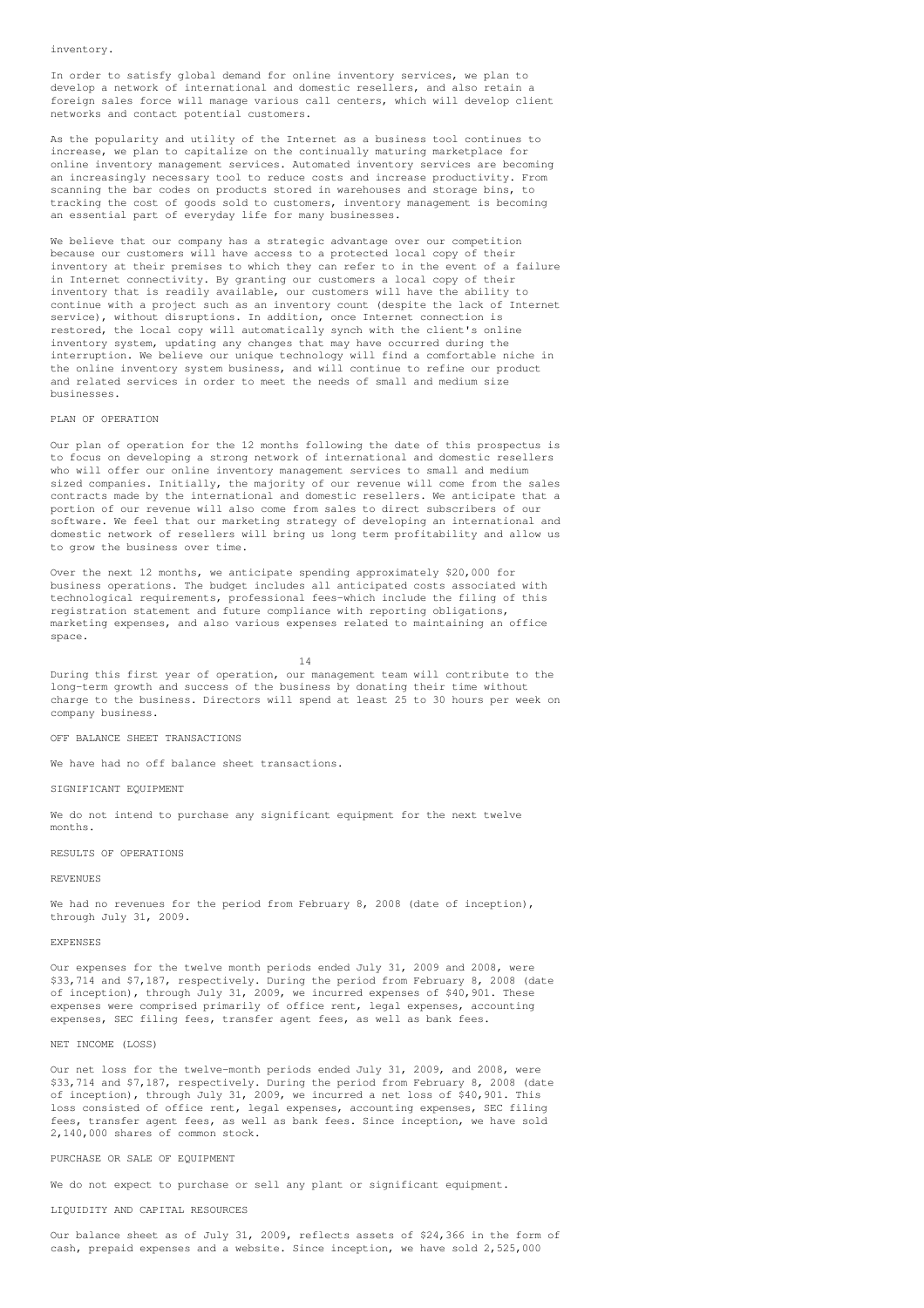shares of common stock with gross proceeds of \$47,000. However, cash resources provided from our capital formation activities have, from inception, been insufficient to provide the working capital necessary to operate our Company.

We anticipate generating losses in the near term, and therefore, may be unable to continue operations in the future. We require additional capital, and we may have to issue debt or equity or enter into a strategic arrangement with a third party to obtain such capital. There can be no assurance that additional capital will be available to us. We currently have no agreements, arrangements, or understandings with any person to obtain funds through bank loans, lines of credit, or any other sources.

### GOING CONCERN CONSIDERATION

Our registered independent auditors included an explanatory paragraph in their report on the accompanying financial statements regarding concerns about our ability to continue as a going concern. Our financial statements contain additional note disclosures describing the circumstances that lead to this disclosure by our registered independent auditors.

15

Due to this doubt about our ability to continue as a going concern, management is open to new business opportunities which may prove more profitable to the shareholders of Netventory Solutions, Inc. In the past, we have been able to raise a limited amount of capital through private placements of our equity stock, but we are uncertain about our continued ability to raise funds privately. Further, we believe that our company may have difficulties raising capital unless we locate a prospective new business opportunity through which we can pursue a new plan of operation. If we are unable to secure adequate capital to implement our current business plan or to continue our acquisition efforts of a new business opportunity, our business may fail and our stockholders may lose some or all of their investment.

Should our original business plan fail, we anticipate that the selection of a business opportunity in which to participate will be complex and without certainty of success. Management believes that there are numerous firms in various industries seeking the perceived benefits of being a publicly registered corporation. Business opportunities may be available in many different industries and at various stages of development, all of which will make the task of comparative investigation and analysis of such business opportunities extremely difficult and complex. We can provide no assurance that we will be able to locate compatible business opportunities.

16 ITEM 8. FINANCIAL STATEMENTS AND SUPPLEMENTARY DATA.

Maddox Ungar Silberstein, PLLC CPAs and Business Advisors

Phone (248) 203-0080 Fax (248) 281-0940 30600 Telegraph Road, Suite 2175 Bingham Farms, MI 48025-4586 www.maddoxungar.com

REPORT OF INDEPENDENT REGISTERED PUBLIC ACCOUNTING FIRM

To the Board of Directors Netventory Solutions, Inc. Reno, Nevada

We have audited the accompanying balance sheets of Netventory Solutions, Inc., a Nevada Corporation, as of July 31, 2009 and 2008 and the related statements of operations, stockholders' equity, and cash flows for the periods then ended and for the period from February 8, 2008 (date of inception) through July 31, 2009. These financial statements are the responsibility of the Company's management. Our responsibility is to express an opinion on these financial statements based on our audits.

We conducted our audits in accordance with the standards of the Public Company Accounting Oversight Board (United States). Those standards require that we plan and perform the audis to obtain reasonable assurance about whether the financial statements are free of material misstatement. The Company has determined that it is not required to have, nor were we engaged to perform, an audit of its internal control over financial reporting. Our audits included consideration of internal control over financial reporting as a basis for designing audit procedures that are appropriate in the circumstances, but not for the purpose of expressing an opinion on the effectiveness of the Company's internal control over financial reporting. Accordingly, we express no such opinion. An audit includes examining on a test basis, evidence supporting the amounts and disclosures in the financial statements. An audit also includes assessing the accounting principles used and significant estimates made by management, as well as evaluating the overall financial statement presentation. We believe that our audits provide a reasonable basis for our opinion.

In our opinion, the financial statements referred to above present fairly, in all material respects, the financial position of Netventory Solutions, Inc., as of July 31, 2009 and 2008 and the results of its operations and cash flows for the periods then ended and from February 8, 2008 (date of inception) through July 31, 2009, in conformity with accounting principles generally accepted in the United States of America.

The accompanying financial statements have been prepared assuming that Netventory Solutions, Inc. will continue as a going concern. As discussed in Note 7 to the financial statements, the Company has incurred losses from operations, has negative working capital, and is in need of additional capital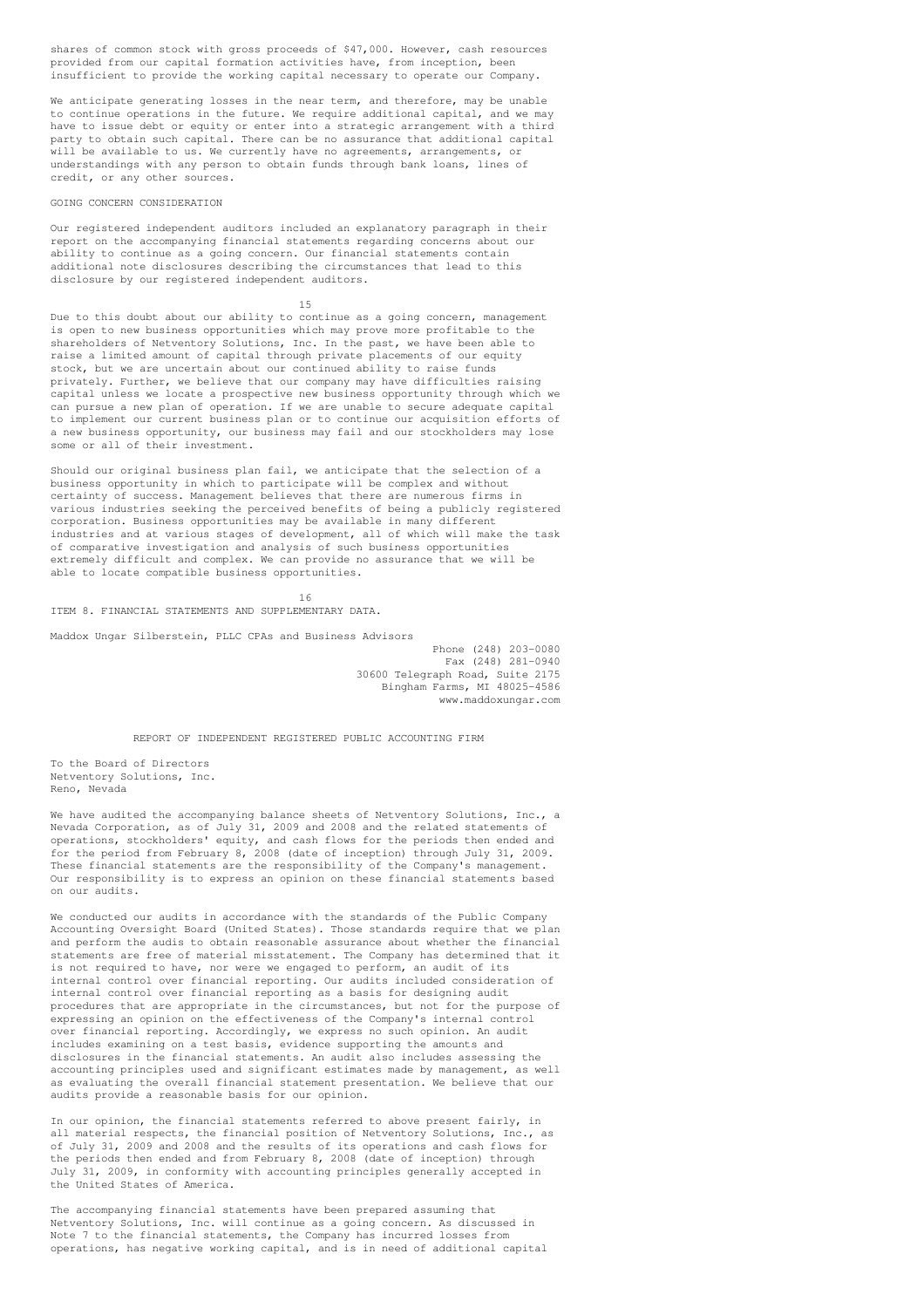to grow its operations so that it can become profitable. These factors raise substantial doubt about the Company's ability to continue as a going concern. Management's plans with regard to these matters are described in Note 7. The accompanying financial statements do not include any adjustments that might result from the outcome of this uncertainty.

## /s/ Maddox Ungar Silberstein, PLLC

- ------------------------------------------

## Bingham Farms, Michigan November 11, 2009

| 17                         |                               |  |                       |  |  |  |  |  |  |
|----------------------------|-------------------------------|--|-----------------------|--|--|--|--|--|--|
| NETVENTORY SOLUTIONS, INC. |                               |  |                       |  |  |  |  |  |  |
|                            | (A DEVELOPMENT STAGE COMPANY) |  |                       |  |  |  |  |  |  |
|                            |                               |  | <b>BALANCE SHEETS</b> |  |  |  |  |  |  |
|                            | AS OF JULY 31, 2009 AND 2008  |  |                       |  |  |  |  |  |  |

<TABLE> <CAPTION>

| NUAE 11UNZ                                                      | July 31,<br>2009                                                                        | July 31,<br>2008<br>--------                   |
|-----------------------------------------------------------------|-----------------------------------------------------------------------------------------|------------------------------------------------|
| $<$ S>                                                          | ---------<br>$\langle$ C>                                                               | $<<$ $>$                                       |
| ASSETS                                                          |                                                                                         |                                                |
| Current Assets                                                  |                                                                                         |                                                |
| Cash                                                            | \$9,756                                                                                 | \$40,763                                       |
| Prepaid expenses                                                | 5,610                                                                                   | and the state of the state of the<br>--------- |
| Total Current Assets                                            | ---------<br>15,366                                                                     | 40,763                                         |
| Other Assets                                                    | ---------                                                                               | $- - - - - - - -$                              |
| Website                                                         | 9,000                                                                                   |                                                |
|                                                                 | $- - - - - - - -$                                                                       | --------                                       |
| Total Assets                                                    | \$24,366                                                                                | \$40,763                                       |
|                                                                 | ========                                                                                | ========                                       |
| LIABILITIES                                                     |                                                                                         |                                                |
| Current Liabilities                                             |                                                                                         |                                                |
| Accounts payable and accrued expenses                           | \$6,233                                                                                 | $S \t -$                                       |
| Due to stockholder                                              | 12,034                                                                                  | 950                                            |
| Total Liabilities                                               | ---------<br>18,267                                                                     | --------<br>950                                |
|                                                                 | ---------                                                                               | --------                                       |
| STOCKHOLDERS' EQUITY                                            |                                                                                         |                                                |
| Common stock: 100,000,000 shares authorized, par value \$0.001; |                                                                                         |                                                |
| 2,140,000 shares issued and outstanding                         | 2,140                                                                                   | 2,140                                          |
| Additional paid in capital                                      | 44,860                                                                                  | 44,860                                         |
| Deficit accumulated during the development stage                | (40, 901)                                                                               | (7, 187)                                       |
| Total Stockholders' Equity                                      | --------<br>6,099                                                                       | _________<br>39,813                            |
|                                                                 | ---------                                                                               |                                                |
|                                                                 | \$24,366                                                                                | \$40,763                                       |
| Total Liabilities and Stockholders' Equity                      | $\qquad \qquad \displaystyle =\qquad \qquad \qquad \qquad \displaystyle =\qquad \qquad$ |                                                |

 $\langle$ /TABLE>

The accompanying notes are an integral part of these financial statements

## 18 NETVENTORY SOLUTIONS, INC. (A DEVELOPMENT STAGE COMPANY) STATEMENTS OF OPERATIONS FOR THE YEARS ENDED JULY 31, 2009 AND 2008 FOR THE PERIOD FROM FEBRUARY 8, 2008 (INCEPTION) TO JULY 31, 2009

<TABLE>

<CAPTION>

|                                                                                                         | Year Ended<br>July 31,<br>2009 |     |    | Year Ended<br>July 31,<br>2008 | Period from<br>February 8, 2008<br>(Inception) to<br>July 31,<br>2009 |                                    |  |
|---------------------------------------------------------------------------------------------------------|--------------------------------|-----|----|--------------------------------|-----------------------------------------------------------------------|------------------------------------|--|
| $<$ S>                                                                                                  | <<                             |     | << |                                | <<                                                                    |                                    |  |
| <b>REVENUES</b>                                                                                         | \$                             |     | S  |                                | Ŝ                                                                     |                                    |  |
| OPERATING EXPENSES<br>Professional fees<br>Consulting fees<br>Filing fees<br>General and administrative | 19,904<br>1,000<br>12,261      | 549 |    | 6,300<br>887                   |                                                                       | 26,204<br>1,000<br>12,261<br>1,436 |  |
| TOTAL OPERATING EXPENSES                                                                                | 33,714                         |     |    | 7,187                          |                                                                       | 40,901                             |  |
| NET LOSS PRIOR TO PROVISION FOR INCOME TAXES                                                            | (33, 714)                      |     |    | (7, 187)                       |                                                                       | (40, 901)                          |  |
| PROVISION FOR INCOME TAXES                                                                              |                                |     |    |                                |                                                                       |                                    |  |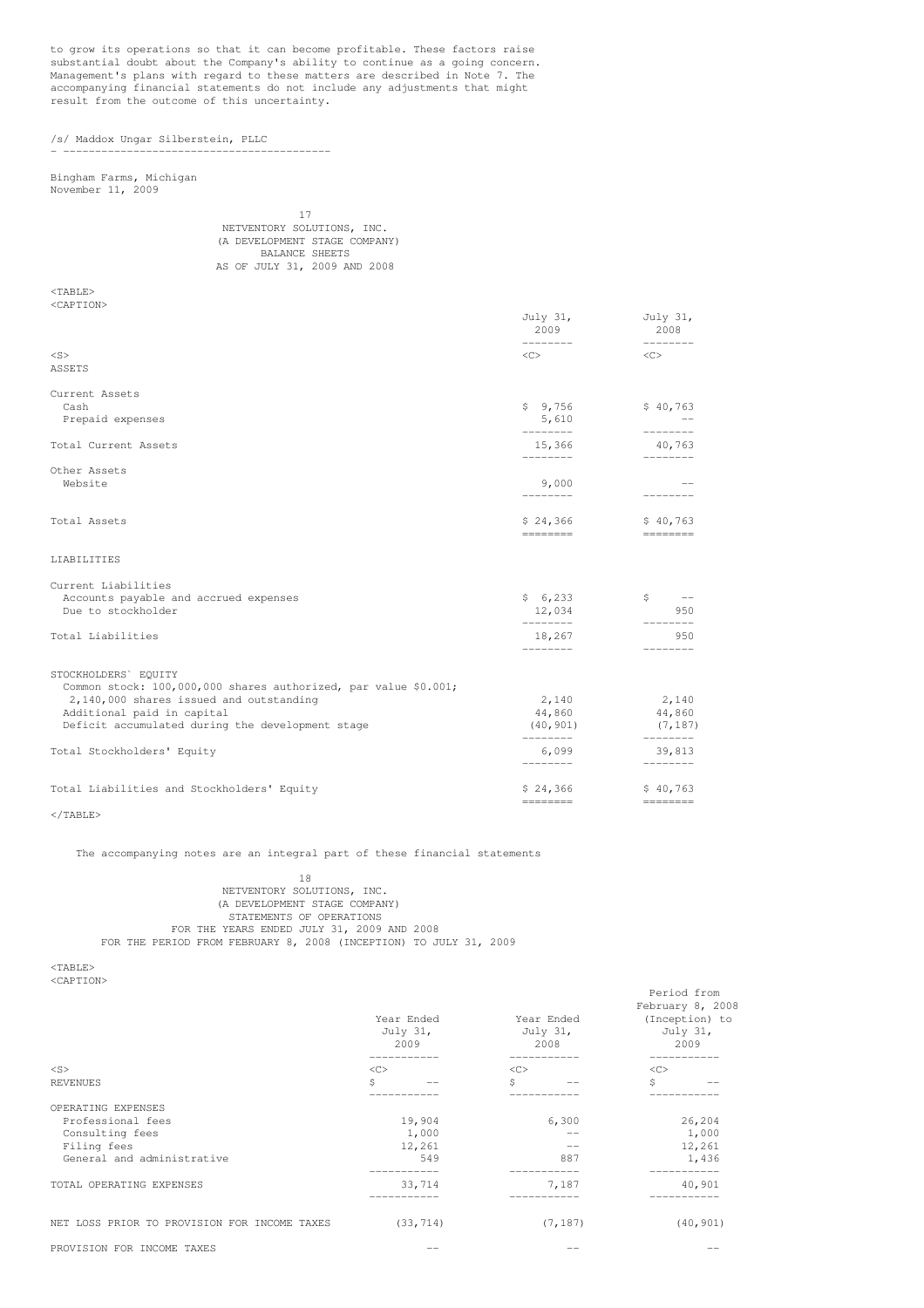|                                               | ___________                             | ___________                             | ___________                                                           |  |  |
|-----------------------------------------------|-----------------------------------------|-----------------------------------------|-----------------------------------------------------------------------|--|--|
| NET LOSS                                      | (33, 714)<br>___________<br>----------- | (7.187)<br>___________<br>-----------   | $\tilde{\phantom{a}}$<br>(40,901)<br>S<br>___________<br>------------ |  |  |
| NET LOSS PER SHARE: BASIC AND DILUTED         | (0.00)<br>S<br>___________<br>_________ | (0.00)<br>___________<br>___________    | S<br>(0.00)<br>___________<br>__________                              |  |  |
| WEIGHTED AVERAGE NUMBER OF SHARES OUTSTANDING | 2,140,000<br>___________<br>----------- | 2,140,000<br>___________<br>----------- | 2,140,000<br>___________<br>------------                              |  |  |

 $\langle$ TABLE>

The accompanying notes are an integral part of these financial statements

19 NETVENTORY SOLUTIONS, INC. (A DEVELOPMENT STAGE COMPANY) STATEMENT OF STOCKHOLDERS' EQUITY AS OF JULY 31, 2009

<TABLE> <CAPTION>

|                                                               | Issued<br>Shares                 | Common Shares<br>Amount | Additional<br>Paid-in<br>Capital | Accumulated<br>During<br>Development<br>Stage | Total<br>Equity     |
|---------------------------------------------------------------|----------------------------------|-------------------------|----------------------------------|-----------------------------------------------|---------------------|
| $<$ S>                                                        | -------<br>$<<$ $C$ $>$          | $------$<br><<          | $-- - - - - -$<br>$<<$ $C$ $>$   | $\frac{1}{2}$<br><<                           | -------<br><<       |
| Balance, February 8, 2008 (date of inception)                 | $\qquad \qquad -$                | Ŝ<br>$-\,-$             | S<br>$-$                         | S.<br>$--$                                    | Ŝ.                  |
| Shares issued to founder on Feb 8, 2008<br>@ \$0.01 per share | 1,500,000                        | 1,500                   | 13,500                           |                                               | 15,000              |
| Private placement at \$0.05 per share on<br>June 30, 2008     | 640,000                          | 640                     | 31,360                           |                                               | 32,000              |
| Net (loss)                                                    |                                  |                         |                                  | (7, 187)                                      | (7, 187)            |
| Balance, July 31, 2008                                        | 2,140,000                        | 2,140                   | 44,860                           | (7, 187)                                      | 39,813              |
| Net loss                                                      |                                  |                         |                                  | (33, 714)                                     | (33, 714)           |
| Balance, July 31, 2009                                        | 2,140,000<br>$=$ = = = = = = = = | \$2,140<br>======       | \$44,860<br>-------              | \$(40, 901)<br>--------                       | \$6,099<br>======== |

Deficit

 $\langle$ /TABLE $>$ 

The accompanying notes are an integral part of these financial statements

20 NETVENTORY SOLUTIONS, INC. (A DEVELOPMENT STAGE COMPANY) STATEMENTS OF CASH FLOWS FOR THE YEARS ENDED JULY 31, 2009 AND 2008 FOR THE PERIOD FROM FEBRUARY 8, 2008 (INCEPTION) TO JULY 31, 2009

<CAPTION>

|                                   | Year Ended<br>July 31,<br>2009 | Year Ended<br>July 31,<br>2008 | Period from<br>February 8, 2008<br>(Inception) to<br>July 31,<br>2009 |
|-----------------------------------|--------------------------------|--------------------------------|-----------------------------------------------------------------------|
| $<$ S>                            | ---------<br><<>               | ---------<br>$<<$ $>$          | ---------<br><<                                                       |
| OPERATING ACTIVITIES              |                                |                                |                                                                       |
| Net loss                          | \$(33, 714)                    | \$(7, 187)                     | \$(40, 901)                                                           |
| (Increase) in prepaid expenses    | (5, 610)                       | $- -$                          | (5, 610)                                                              |
| Increase in accounts payable      | 6,233                          |                                | 6,233                                                                 |
|                                   |                                |                                |                                                                       |
| Cash used in operating activities | (33, 091)<br>--------          | (7, 187)<br>---------          | (40, 278)<br>---------                                                |
| FINANCING ACTIVITIES              |                                |                                |                                                                       |
| Sale of common stock              | $- -$                          | 47,000                         | 47,000                                                                |
| Increase in due to stockholder    | 11,084                         | 950                            | 12,034                                                                |
|                                   | --------                       | ---------                      | ---------                                                             |
| Cash from financing activities    | 11,084                         | 47,950                         | 59,034                                                                |
|                                   |                                |                                |                                                                       |
| INVESTING ACTIVITY                |                                |                                |                                                                       |
| Website development               | (9,000)                        |                                | (9,000)                                                               |
|                                   | ---------                      | $-- - - - - - -$               | $- - - - - - - -$                                                     |
| Cash used in investing activity   | (9,000)                        |                                | (9,000)                                                               |
|                                   |                                |                                |                                                                       |
| Increase (Decrease) in cash       | (31,007)                       | 40,763                         | 9,756                                                                 |
| Cash, opening                     | 40,763                         |                                |                                                                       |
|                                   | ---------                      | ---------                      | ---------                                                             |

<sup>&</sup>lt;TABLE>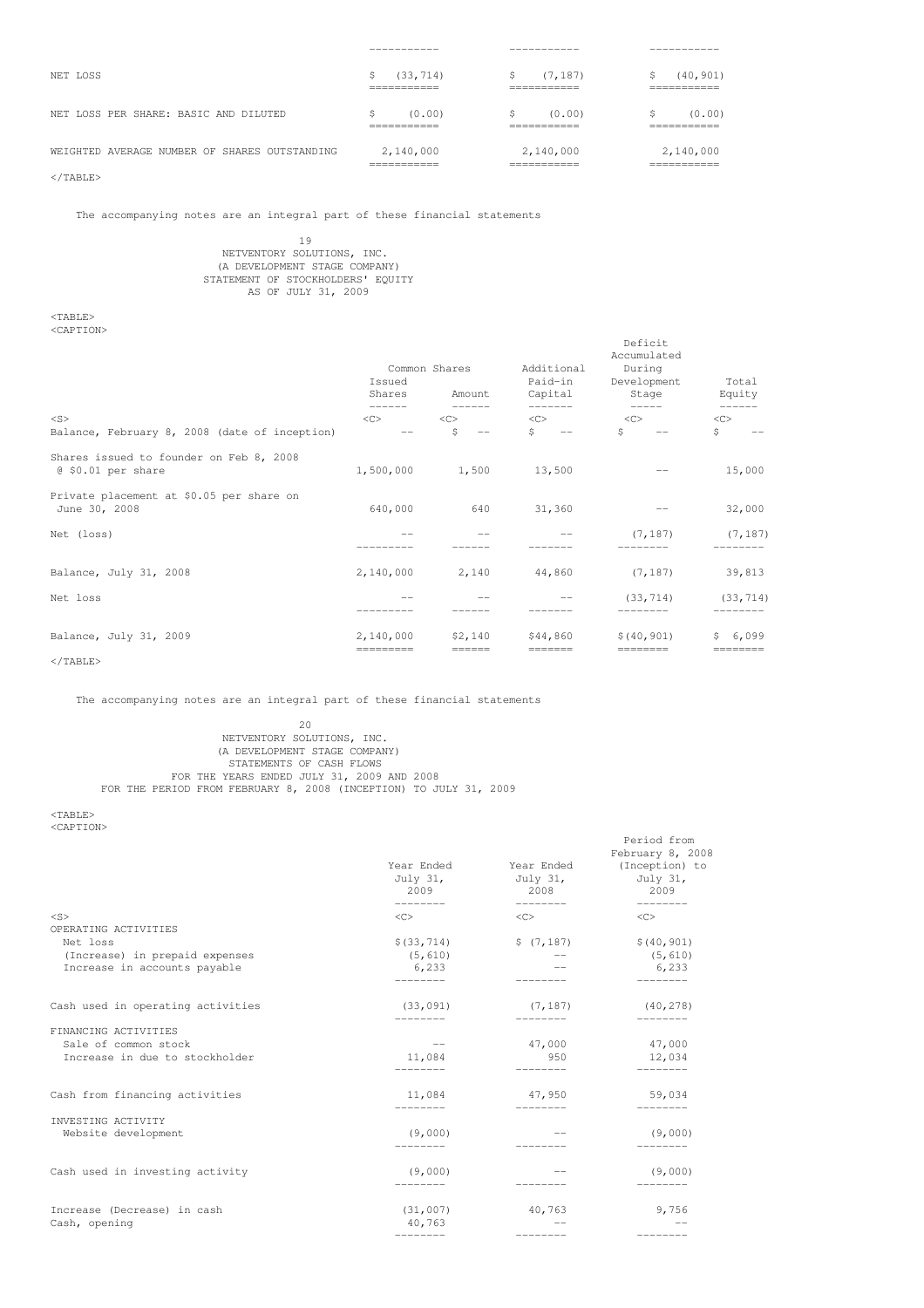|   |    |                                                                                   |       |                                                                                | 9,756                        |
|---|----|-----------------------------------------------------------------------------------|-------|--------------------------------------------------------------------------------|------------------------------|
|   |    |                                                                                   |       |                                                                                | ________<br>--------         |
|   |    |                                                                                   |       |                                                                                |                              |
| S | -- | S                                                                                 | $- -$ | Š.                                                                             | $-$                          |
|   |    |                                                                                   |       |                                                                                | _________<br>________        |
| S | -- | S                                                                                 | $- -$ | S                                                                              | $-$<br>--------<br>_________ |
|   |    | \$9,756<br>________<br>--------<br>_________<br>________<br>--------<br>_________ |       | \$40,763<br>--------<br>--------<br>_______<br>________<br>_______<br>________ |                              |

# $\langle$ /TABLE>

The accompanying notes are an integral part of these financial statements

 $21$ NETVENTORY SOLUTIONS, INC. (A DEVELOPMENT STAGE COMPANY) NOTES TO THE FINANCIAL STATEMENTS JULY 31, 2009

NOTE 1 - NATURE OF OPERATIONS

Netventory Solutions Inc. ("the Company"), incorporated in the state of Nevada on February 8, 2008, has business activities in inventory management solutions.

The company has limited operations and is considered to be in the development stage.

NOTE 2 - SIGNIFICANT ACCOUNTING POLICIES

### Accounting Basis

These financial statements are prepared on the accrual basis of accounting in conformity with accounting principles generally accepted in the United States of America.

## Financial Instruments

The Company's financial instruments consist of cash, prepaid expenses, accounts payable and an amunt due to stockholder. The amount due to stockholder is non interest-bearing. It is management's opinion that the Company is not exposed to significant interest, currency or credit risks arising from its other financial instruments and that their fair values approximate their carrying values except where separately disclosed.

### Use of Estimates

The preparation of financial statements in conformity with generally accepted accounting principles of the United States requires management to make estimates and assumptions that affect the reported amounts of assets and liabilities and disclosure of contingent assets and liabilities at the date of the financial statements and the reported amounts of revenues and expenses during the year. The more significant areas requiring the use of estimates include asset impairment, stock-based compensation, and future income tax amounts. Management bases its estimates on historical experience and on other assumptions considered to be reasonable under the circumstances. However, actual results may differ from the estimates.

## Dividends

The Company has not adopted any policy regarding payment of dividends. No dividends have been paid during the period shown.

## Loss Per Share

Net loss per common share is computed based on the weighted average number of common shares outstanding and common stock equivalents, if not anti-dilutive. The Company has not issued any potentially dilutive common shares.

Basic loss per share is calculated using the weighted average number of common shares outstanding and the treasury stock method is used to calculate diluted earnings per share. For the years presented, this calculation proved to be anti-dilutive.

> 22 NETVENTORY SOLUTIONS, INC. (A DEVELOPMENT STAGE COMPANY) NOTES TO THE FINANCIAL STATEMENTS JULY 31, 2009

# NOTE 2 - SIGNIFICANT ACCOUNTING POLICIES (CONTINUED)

## Income Taxes

The Company provides for income taxes uisng an asset and liability approach. Deferred tax assets are reduced by a valuation allowance if, based on the weight of available evidence, it is more likely than not that some or all of the deferred tax assets will not be realized. No provision for income taxes is included in the statement due to its immaterial amount, net of the allowance account, based on the likelihood of the Company to utilize the loss carry-forward.

NOTE 3 - DUE TO STOCKHOLDER

The amount owing to stockholder is unsecured, non-interest bearing and has no specific terms of repayment.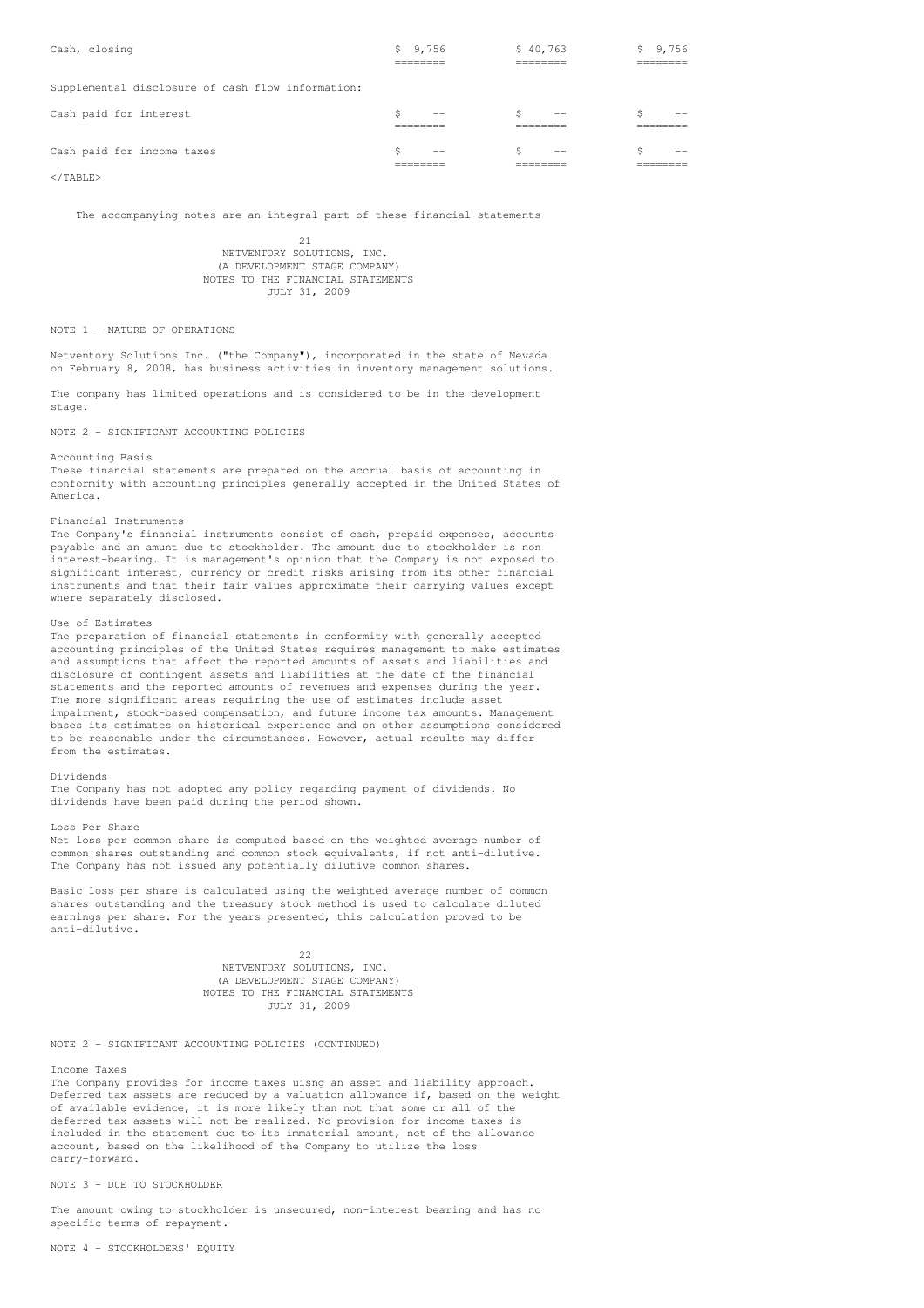The company has 100,000,000 common shares authorized at a par value of \$0.001 per share. During the period ended July 31, 2008, the company issued 2,140,000 common shares for total proceeds of \$47,000. As of July 31, 2009, the company has no warrants or options outstanding. There were no additional shares issued during the year ended July 31, 2009. Total shares outstanding as of July 31, 2009 were 2,140,000.

NOTE 5 - INCOME TAXES

In the Company's opinion, it is uncertain whether it will generate sufficient taxable income in the future to fully utilize the net deferred tax asset. Accordingly, a valuation allowance equal to the deferred tax asset has been recorded. The total deferred tax asset is \$8,998, which is calculated by multiplying a 22% estimated tax rate by the cumulative NOL of \$40,901.

NOTE 6 - RELATED PARTY TRANSACTION

As at July 31, 2009, there is a balance owing to a stockholder of the Company in the amount of \$12,034.

The officers and directors of the Company are involved in other business activities and may, in the future, become involved in other business opportunities that become available. They may face a conflict in selecting between the Company and other business interests. The Company has not formulated a policy for the resolution of such conflicts.

### NOTE 7 - GOING CONCERN

The accompanying financial statements have been prepared assuming that the company will continue as a going concern. As discussed in the notes to the financial statements, the Company has no established source of revenue. This raises substantial doubt about the Company's ability to continue as a going concern. Without realization of additional capital, it would be unlikely for the Company to continue as a going concern. The financial statements do not include any adjustments that might result from this uncertainty.

> $23$ NETVENTORY SOLUTIONS, INC. (A DEVELOPMENT STAGE COMPANY) NOTES TO THE FINANCIAL STATEMENTS JULY 31, 2009

NOTE 7 - GOING CONCERN (CONTINUED)

The Company's activities to date have been supported by equity financing. It has sustained losses in all previous reporting periods with an inception to date loss of \$40,901 as of July 31, 2009. Management continues to seek funding from its shareholders and other qualified investors to pursue its business plan. In the alternative, the Company may be amenable to a sale, merger or other acquisition in the event such transaction is deemed by management to be in the best interests of the shareholders.

NOTE 8 - RECENT ACCOUNTING PRONOUNCEMENTS

Below is a listing of the most recent accounting standards and their effect on the Company.

STATEMENT NO. 150 - ACCOUNTING FOR CERTAIN FINANCIAL INSTRUMENTS WITH CHARACTERISTICS OF BOTH LIABILITIES AND EQUITY (ISSUED 5/03)

This Statement establishes standards for how an issuer classifies and measures certain financial instruments with characteristics of both liabilities and equity.

STATEMENT NO. 151- INVENTORY COSTS-AN AMENDMENT OF ARB NO. 43, CHAPTER 4 (ISSUED 11/04)

This statement amends the guidance in ARB No. 43, Chapter 4, INVENTORY PRICING, to clarify the accounting for abnormal amounts of idle facility expense, freight, handling costs, and wasted material (spoilage). Paragraph 5 of ARB 43, Chapter 4, previously stated that "...under some circumstances, items such as idle facility expense, excessive spoilage, double freight and re-handling costs<br>may be so abnormal ass to require treatment as current period charges...." This may be so abnormal ass to require treatment as current period charges.... Statement requires that those items be recognized as current-period charges regardless of whether they meet the criterion of "so abnormal." In addition, this Statement requires that allocation of fixed production overheads to the costs of conversion be based on the normal capacity of the production facilities.

STATEMENT NO. 152 - ACCOUNTING FOR REAL ESTATE TIME-SHARING TRANSACTIONS (AN AMENDMENT OF FASB STATEMENTS NO. 66 AND 67)

This Statement amends FASB Statement No. 66, ACCOUNTING FOR SALES OF REAL ESTATE, to reference the financial accounting and reporting guidance for real estate time-sharing transactions that is provided in AICPA Statement of Position (SOP) 04-2, ACCOUNTING FOR REAL ESTATE TIME-SHARING TRANSACTIONS.

This Statement also amends FASB Statement No. 67, Accounting FOR COSTS AND INITIAL RENTAL OPERATIONS OF REAL ESTATE PROJECTS, states that the guidance for (a) incidental operations and (b) costs incurred to sell real estate projects does not apply to real estate time-sharing transactions. The accounting for those operations and costs is subject to the guidance in SOP 04-2.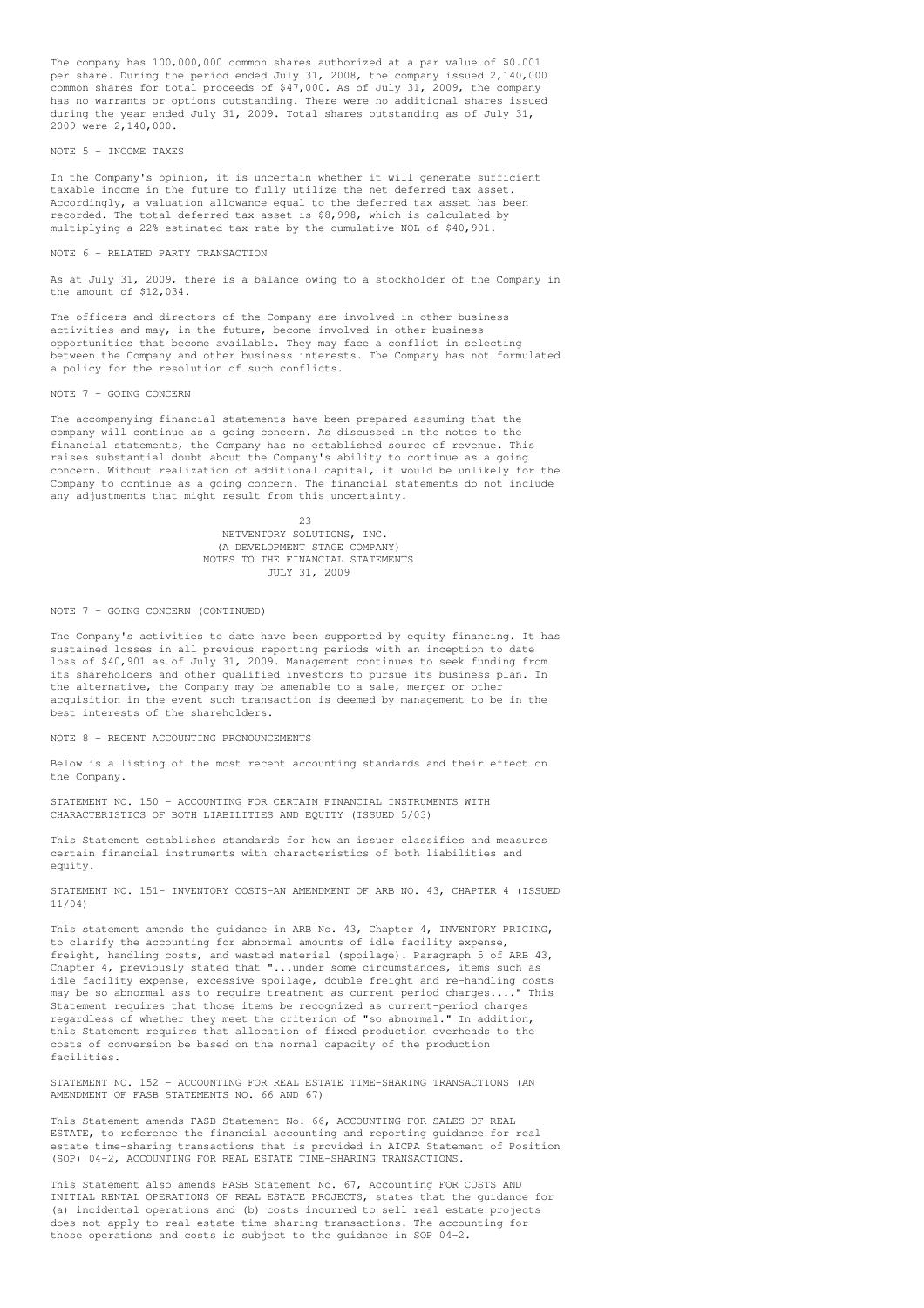## $24$

## NETVENTORY SOLUTIONS, INC. (A DEVELOPMENT STAGE COMPANY) NOTES TO THE FINANCIAL STATEMENTS JULY 31, 2009

#### NOTE 8 - RECENT ACCOUNTING PRONOUNCEMENTS (CONTINUED)

STATEMENT NO. 153- EXCHANGES OF NON-MONETARY ASSETS (AN AMENDMENT OF APB OPINION NO. 29)

The guidance in APB Opinion No. 29, ACCOUNTING FOR NON-MONETARY TRANSACTIONS, is based on the principle that exchanges of non-monetary assets should be measured based on the fair value of the assets exchanged. The guidance in that Opinion, however, includes certain exceptions to the principle. This Statement amends Opinion 29 to eliminate the exception for non-monetary exchanges of similar productive assts and replaces it with a general exception for exchanges of non-monetary assets that do not have commercial substance. A non-monetary exchange has commercial substance if the future cash flows of the entity are expected to change significantly as a result of the exchange.

STATEMENT NO. 154 - ACCOUNTING CHANGES AND ERROR CORRECTIONS (A REPLACEMENT OF APB OPINION NO. 20 AND FASB STATEMENT NO. 3)

This Statement replaces APB Opinion No. 20, ACCOUNTING CHANGES, and FASB Statement No. 3, REPORTING ACCOUNTING CHANGES IN INTERIM FINANCIAL STATEMENTS, and changes the requirements for the accounting for and reporting of a change in accounting principle. This Statement applies to all voluntary changes in accounting principle. It also applies to changes required by an accounting pronouncement in the unusual instance that the pronouncement does not include specific transition provisions. When a pronouncement includes specific transition provisions, those provisions should be followed.

SFAS NO. 155 ACCOUNTING FOR CERTAIN HYBRID FINANCIAL INSTRUMENTS-AN AMENDMENT OF FASB STATEMENTS NO. 133 AND 140

This statement amends FASB Statements No. 140, Accounting for Transfers and Servicing of Financial Assets and Extinguishments of Liabilities. This statement resolves issues addressed in Statement 133 Implementation Issue No. D1, Application of Statement 133 to Beneficial Interests in Securitized Financial Assets. This statement is effective for all financial instruments acquired or issued after the beginning of an entity's first fiscal year that begins after September 15, 2006.

SFAS NO. 156 ACCOUNTING FOR SERVICING OF FINANCIAL ASSETS-AN AMENDMENT OF FASB STATEMENT NO. 140

This statement amends FASB Statement No. 140 with respect to the accounting for separately recognized servicing liabilities. An entity should adopt this statement as of the beginning of its first fiscal year that begins after September 15, 2006.

# SFAS NO. 157 FAIR VALUE MEASUREMENTS

In September 2006, the FASB issued SFAS No. 157, FAIR VALUE MEASUREMENTS, which defines fair value, establishes a framework for measuring fair value in generally accepted accounting principles, and expands disclosures about fair value measurements. SFAS No. 157 does not require any new fair value measurements, but provides guidance on how to measure fair value by providing a fair value hierarchy used to classify the source of the information. This statement is effective for us beginning May 1, 2008.

> $25$ NETVENTORY SOLUTIONS, INC. (A DEVELOPMENT STAGE COMPANY) NOTES TO THE FINANCIAL STATEMENTS JULY 31, 2009

NOTE 8 - RECENT ACCOUNTING PRONOUNCEMENTS (CONTINUED)

SFAS NO. 158 EMPLOYERS' ACCOUNTING FOR DEFINED BENEFIT PENSION AND OTHER POSTRETIREMENT PLANS-AN AMENDMENT OF FASB STATEMENTS NO. 87, 88, 106, AND 132(R))

This statement improves the financial reporting by requiring an employer to recognize the overfunded or underfunded status of a defined benefit postretirement plan (other than a multiemployer plan) as an asset or liabilities in its statement of financial positions and to recognize changes in that funded status in the year in which the changes occur through comprehensive income of a business entity. This statement also improves financial reporting by requiring an employer to measure the funded status of a plan as of the date of its year-end statement of financial position, with limited exceptions.

SFAS NO. 159 THE FAIR VALUE OPTION FOR FINANCIAL ASSETS AND FINANCIAL LIABILITIES-INCLUDING AN AMENDMENT OF FASB STATEMENT NO. 115

This statement permits entities to choose to measure many financial instruments and certain items at fair value. The objective is to improve the financial reporting by providing entities with the opportunity to mitigate volatility in reported earnings caused by measuring related assets and liabilities differently without having to apply complex hedge accounting provisions. This statement is expected to expand the use of fair value measurement objectives for accounting for financial instruments. This statement is effective as of the beginning of an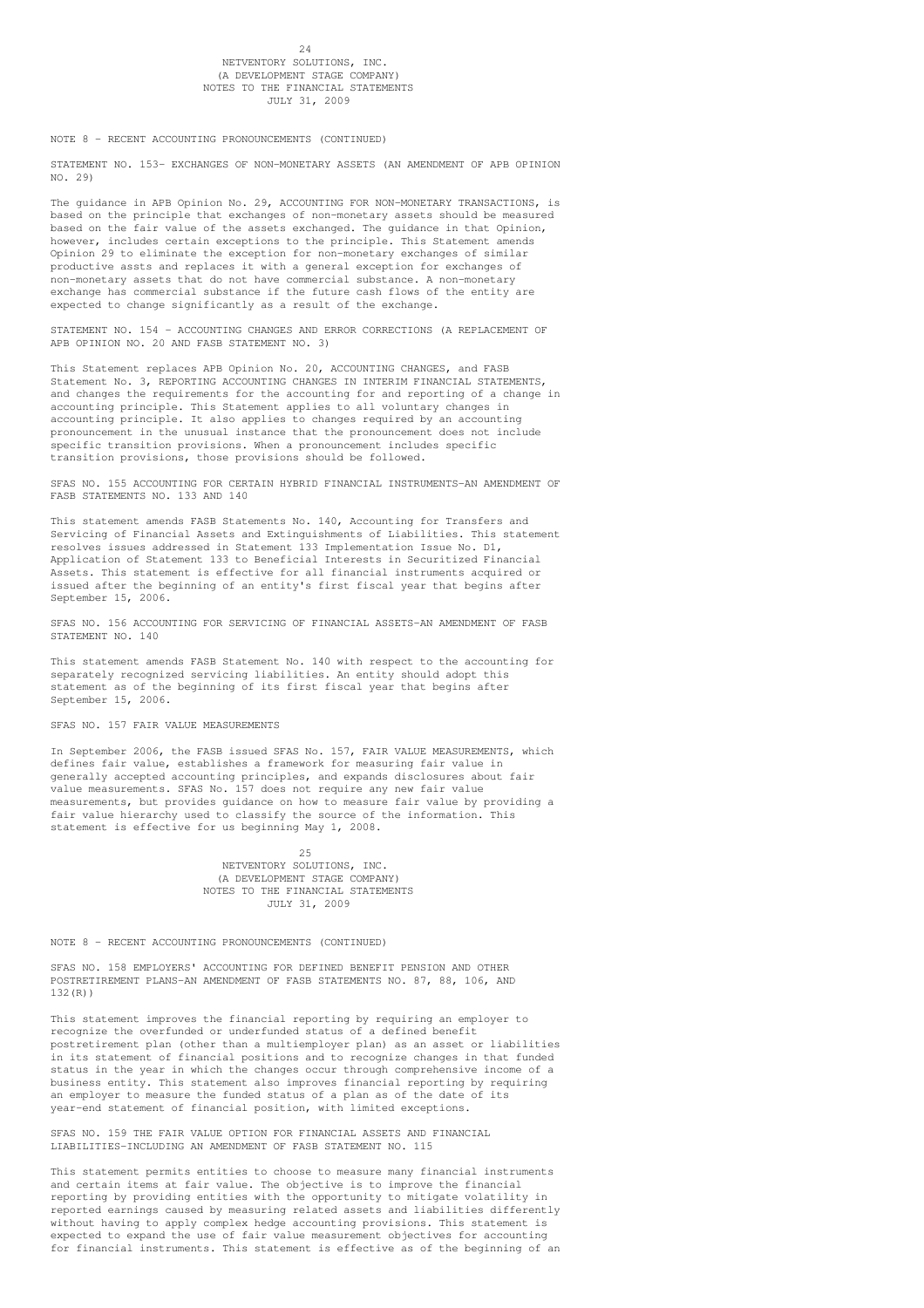entity's first fiscal year that begins after November 15, 2007.

SFAS NO. 160 NON-CONTROLLING INTEREST IN CONSOLIDATED FINANCIAL STATEMENTS-AN AMENDMENT OF ARB NO. 51

This statement amends ARB 51 to establish accounting and reporting standards for the non-controlling interest in a subsidiary and for the deconsolidation of a subsidiary. It also changes the way the consolidated income statement is presented for non-controlling interest. This statement improves comparability by eliminating diversity of methods. This statement also requires expanded disclosure.

SFAS NO. 161

This statement is intended to enhance the disclosure requirements for derivative instruments and hedging activities as required by SFAS 133.

SFAS 162

This statement indentifies the sources of accounting principles and the framework for selecting the principles to by used in the preparation of financial statements for entities that are presented in conformity with generally accepted accounting principles in the United States, (the GAAP hierarchy).

> 26 NETVENTORY SOLUTIONS, INC. (A DEVELOPMENT STAGE COMPANY) NOTES TO THE FINANCIAL STATEMENTS JULY 31, 2009

NOTE 8 - RECENT ACCOUNTING PRONOUNCEMENTS (CONTINUED)

FIN NO. 48

In June 2006, the FASB issued Interpretation No. 48 ("FIN No. 48"), ACCOUNTING FOR UNCERTAINTY IN INCOME TAXES--AN INTERPRETATION OF FASB STATEMENT NO. 109, which clarifies the accounting for uncertainty in income taxes recognized in an enterprise's financial statements in accordance with SFAS No. 109, ACCOUNTING FOR INCOME TAXES. The Interpretation provides a recognition threshold and measurement attribute for the financial statement recognition and measurement of a tax position taken or expected to be taken in a tax return. Under FIN No. 48, the Company may recognize the tax benefit from an uncertain tax position only if it is more likely than not that the tax position will be sustained on examination by the taxing authorities, based on the technical merits of the position. The tax benefits recognized in the financial statements from such a position should be measured based on the largest benefit that has a greater than 50% likelihood of being realized upon ultimate settlement. FIN No. 48 also provides guidance on de-recognition, classification, interest and penalties, accounting in interim periods, disclosure, and transition. FIN No. 48 is effective for us beginning July 1, 2007.

In June 2006, the FASB ratified the Emerging Issues Task Force ("EITF") consensus on EITF Issue No. 06-2, "Accounting for Sabbatical Leave and Other Similar Benefits Pursuant to FASB Statement No. 43." EITF Issue No. 06-2 requires companies to accrue the costs of compensated absences under a sabbatical or similar benefit arrangement over the requisite service period. EITF Issue No. 06-2 is effective for us beginning July 1, 2007. The cumulative effect of the application of this consensus on prior period results should be recognized through a cumulative-effect adjustment to retained earnings as of the beginning of the year of adoption. Elective retrospective application is also permitted.

Staff Accounting Bulletin ("SAB") No. 108, Considering the Effects of Prior Year Misstatements when Quantifying Current Year Misstatements. SAB No. 108 requires companies to quantify misstatements using both a balance sheet (iron curtain) and an income statement (rollover) approach to evaluate whether either approach results in an error that is material in light of relevant quantitative and qualitative factors, and provides for a one-time cumulative effect transition adjustment. SAB No. 108.

The FASB has replaced SFAS No. 141 with a new statement on Business Combinations that changes the way that minority interest is recorded and modified as a parent's interest in a subsidiary changes. The adoption of these and other new Statements is not expected to have a material effect on the Company's current financial position, results or operations, or cash flows.

NOTE 9 - SUBSEQUENT EVENTS

The Company has analyzed its operations subsequent to July 31, 2009 through November 13, 2009 and has determined that it does not have any material subsequent events to disclose in these financial statements.

 $27$ 

ITEM 9. CHANGES IN AND DISAGREEMENTS WITH ACCOUNTANTS ON ACCOUNTING AND FINANCIAL DISCLOSURE.

None.

ITEM 9A. CONTROLS AND PROCEDURES.

DISCLOSURE CONTROLS AND PROCEDURES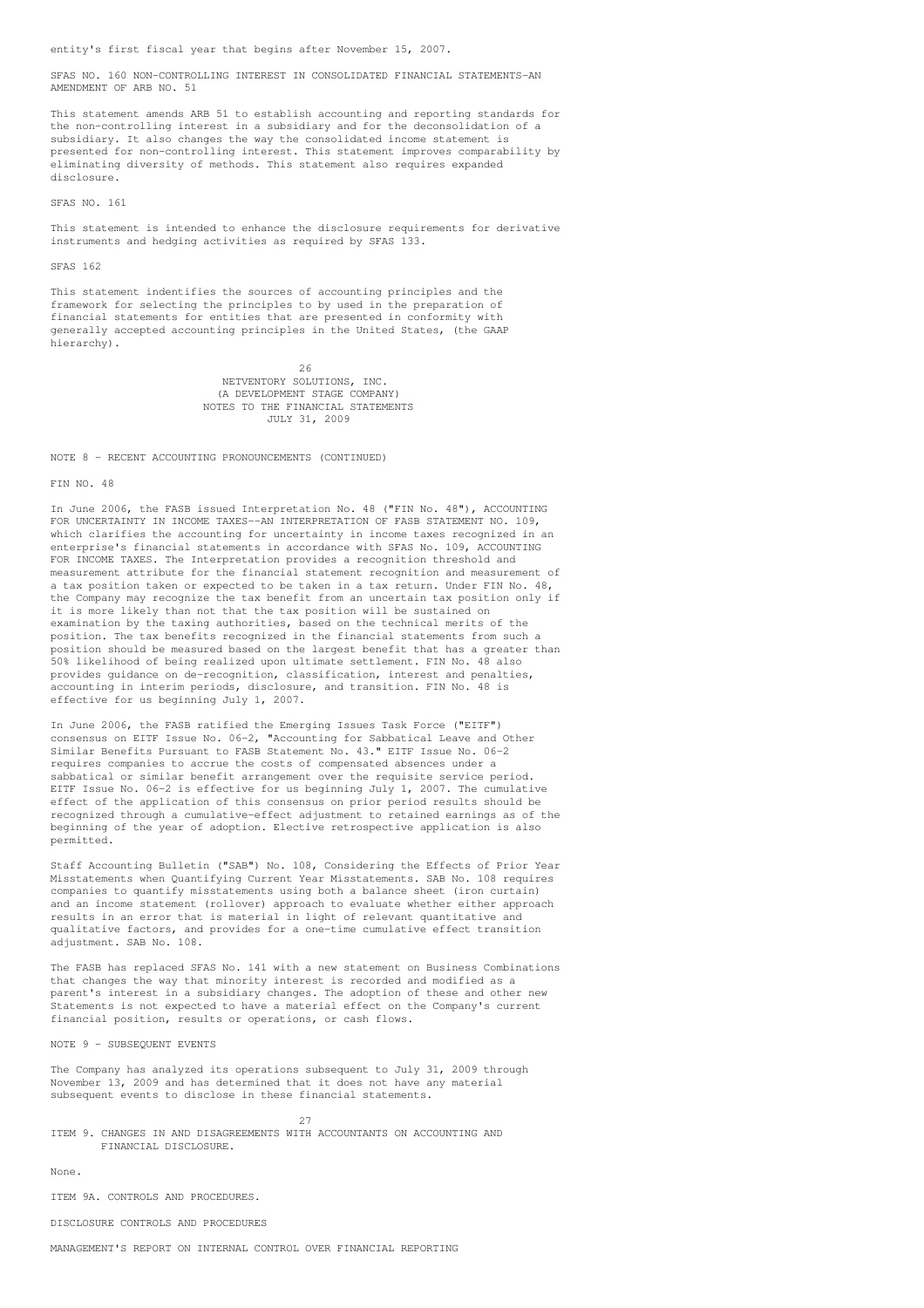Our management is responsible for establishing and maintaining adequate internal control over financial reporting. Internal control over financial reporting is defined in Rule  $13a-15(f)$  or  $15d-15(f)$  promulgated under the Securities Exchange Act of 1934 as a process designed by, or under the supervision of, the company's principal executive and principal financial officers and effected by the company's board of directors, management and other personnel, to provide reasonable assurance regarding the reliability of financial reporting and the preparation of financial statements for external purposes in accordance with accounting principles generally accepted in the United States of America and includes those policies and procedures that:

- Pertain to the maintenance of records that in reasonable detail accurately and fairly reflect the transactions and dispositions of the assets of the company;
- Provide reasonable assurance that transactions are recorded as necessary to permit preparation of financial statements in accordance with accounting principles generally accepted in the United States of America and that receipts and expenditures of the company are being made only in accordance with authorizations of management and directors of the company; and
- Provide reasonable assurance regarding prevention or timely detection of unauthorized acquisition, use or disposition of the company's assets that could have a material effect on the financial statements.

Because of its inherent limitations, internal control over financial reporting may not prevent or detect misstatements. Projections of any evaluation of effectiveness to future periods are subject to the risk that controls may become inadequate because of changes in conditions, or that the degree of compliance with the policies or procedures may deteriorate. All internal control systems, no matter how well designed, have inherent limitations. Therefore, even those systems determined to be effective can provide only reasonable assurance with respect to financial statement preparation and presentation. Because of the inherent limitations of internal control, there is a risk that material misstatements may not be prevented or detected on a timely basis by internal control over financial reporting. However, these inherent limitations are known features of the financial reporting process. Therefore, it is possible to design into the process safeguards to reduce, though not eliminate, this risk.

As of July 31, 2009, our principal executive officer and principal financial officer assessed the effectiveness of our internal control over financial reporting based on the criteria for effective internal control over financial reporting established in Internal Control--Integrated Framework issued by the Committee of Sponsoring Organizations of the Treadway Commission ("COSO") and SEC guidance on conducting such assessments. Based on that evaluation, he concluded that, during the period covered by this report, such internal controls and procedures were not effective to detect the inappropriate application of US GAAP rules as more fully described below. This was due to deficiencies that existed in the design or operation of our internal controls over financial reporting that adversely affected our internal controls and that may be considered to be material weaknesses.

The matters involving internal controls and procedures that our principal executive officer and principal financial officer considered to be material weaknesses under the standards of the Public Company Accounting Oversight Board were: (1) lack of a functioning audit committee due to a lack of a majority of

28

independent members and a lack of a majority of outside directors on our board of directors, resulting in ineffective oversight in the establishment and monitoring of required internal controls and procedures; (2) inadequate segregation of duties consistent with control objectives; and (3) ineffective controls over period end financial disclosure and reporting processes. The aforementioned material weaknesses were identified by our principal executive officer and principal financial officer in connection with the audit of our financial statements as of July 31, 2009.

Our principal executive officer and principal financial officer believes that the material weaknesses set forth in items (2) and (3) above did not have an effect on our financial results. However, our principal executive officer and principal financial officer believes that the lack of a functioning audit committee and the lack of a majority of outside directors on our board of directors result in ineffective oversight in the establishment and monitoring of required internal controls and procedures, which could result in a material misstatement in our financial statements in future periods.

This annual report does not include an attestation report of the Company's registered public accounting firm regarding internal control over financial reporting. Management's report was not subject to attestation by the Company's registered public accounting firm pursuant to temporary rules of the SEC that permit the Company to provide only the management's report in this annual report.

# MANAGEMENT'S REMEDIATION INITIATIVES

In an effort to remediate the identified material weaknesses and other deficiencies and enhance our internal controls, we have initiated, or plan to initiate, the following series of measures:

We will create a position to segregate duties consistent with control objectives and will increase our personnel resources and technical accounting expertise within the accounting function when funds are available to us. And, we plan to appoint one or more outside directors to our board of directors who shall be appointed to an audit committee resulting in a fully functioning audit committee who will undertake the oversight in the establishment and monitoring of required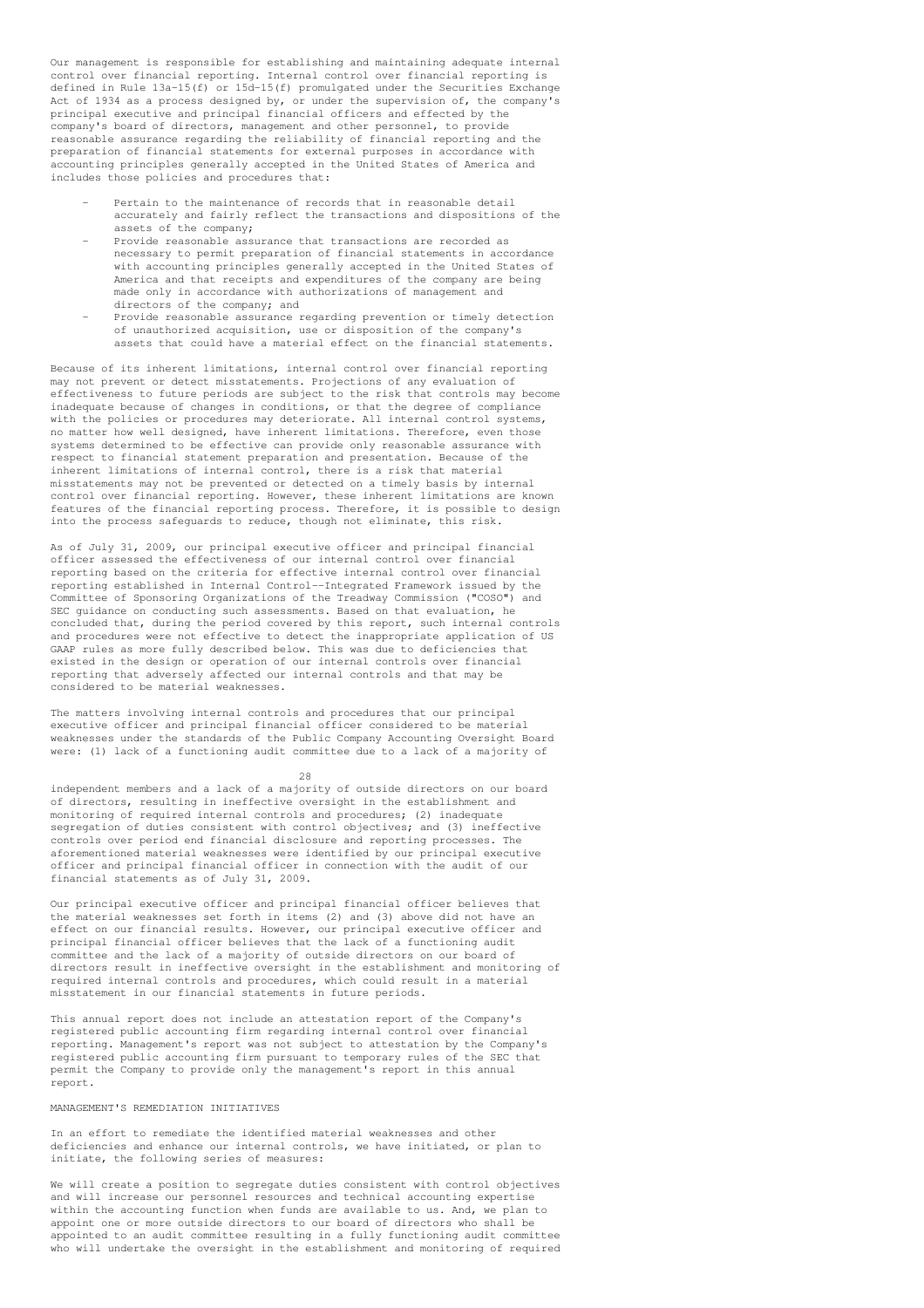internal controls and procedures such as reviewing and approving estimates and assumptions made by management when funds are available to us.

Management believes that the appointment of one or more outside directors, who shall be appointed to a fully functioning audit committee, will remedy the lack of a functioning audit committee and a lack of a majority of outside directors on our Board.

We anticipate that these initiatives will be at least partially, if not fully, implemented by December 31, 2009. Additionally, we plan to test our updated controls and remediate our deficiencies by July 31, 2010.

CHANGES IN INTERNAL CONTROLS OVER FINANCIAL REPORTING

There was no change in our internal controls over financial reporting that occurred during the period covered by this report, which has materially affected, or is reasonably likely to materially affect, our internal controls over financial reporting.

ITEM 9B. OTHER INFORMATION.

None.

 $29$ PART III

## ITEM 10. DIRECTORS, EXECUTIVE OFFICERS AND CORPORATE GOVERNANCE EXECUTIVE OFFICER AND DIRECTORS.

Our officers and directors and their ages and positions are as follows:

| Name                | Age | Position               |  |  |  |
|---------------------|-----|------------------------|--|--|--|
|                     |     |                        |  |  |  |
| Ronald C. Dela Cruz | 33  | President and Director |  |  |  |
| David Marby         | 28  | Director               |  |  |  |

## BIOGRAPHICAL INFORMATION

Set forth below is a brief description of the background and business experience of our executive officer and director for the past five years.

## RONALD C. DELA CRUZ, PRESIDENT AND BOARD MEMBER.

Mr. Dela Cruz is currently employed as a PhP software developer for CitizensSoft Inc. in the Philippines where he has worked since February of 2007. Prior to that he held a similar position as a PhP software developer at the Institute for Popular Democracy where he worked on web based database management software products beginning in 2005. In this role, Mr. Dela Cruz was involved in both the software development and the migration to a web-based platform for users. Prior to that, from 2002 to 2005, he worked as an independent software developer on projects related to wireless, multimedia, web development and artificial intelligence. Mr. Dela Cruz has worked extensively with Java, ASP, PhP, MySQL, PostgreSQL and C++. Prior to working as a freelance developer he worked for UP Diliman as a Graduate Research Assistant from June 2000 to April 2002 and at Software Brewers Inc. in the Philippines from July 1997 to April 1999. He graduated with a Bachelor's degree in Computer Science / Information Technology from the Polytechnic University of the Philippines in April 1997. Since then he has completed 30 units of credit towards his Masters degree in Computer Science.

### COMMITTEES OF THE BOARD OF DIRECTORS

ITEM 11. EXECUTIVE COMPENSATION.

To date, our Board of Directors has not established a nominating and governance committee, a compensation committee, nor an audit committee.

CODE OF ETHICS

We currently do not have a Code of Ethics.

## SECTION 16(a) BENEFICIAL OWNERSHIP REPORTING COMPLIANCE

Section 16(a) of the Securities Exchange Act of 1934, as amended, requires our directors, executive officers, and stockholders holding more than 10% of our outstanding common stock, to file with the Securities and Exchange Commission initial reports of ownership and reports of changes in beneficial ownership of our common stock. Executive officers, directors and greater-than-10% stockholders are required by SEC regulations to furnish us with copies of all Section 16(a) reports they file. To our knowledge, based solely on review of the copies of such reports furnished to us for the period ended March 31, 2009, no Section 16(a) reports required to be filed by our executive officers, directors and greater-than-10% stockholders were not filed on a timely basis.

#### 30

The particulars of compensation paid to the following persons during the fiscal period ended July 31, 2009 are set out in the summary compensation table below:

- \* our Chief Executive Officer (Principal Executive Officer);
- our Chief Financial Officer (Principal Financial Officer);
- each of our three most highly compensated executive officers, other than the Principal Executive Officer and the Principal Financial Officer, who were serving as executive officers at the end of the fiscal year ended July 31, 2009; and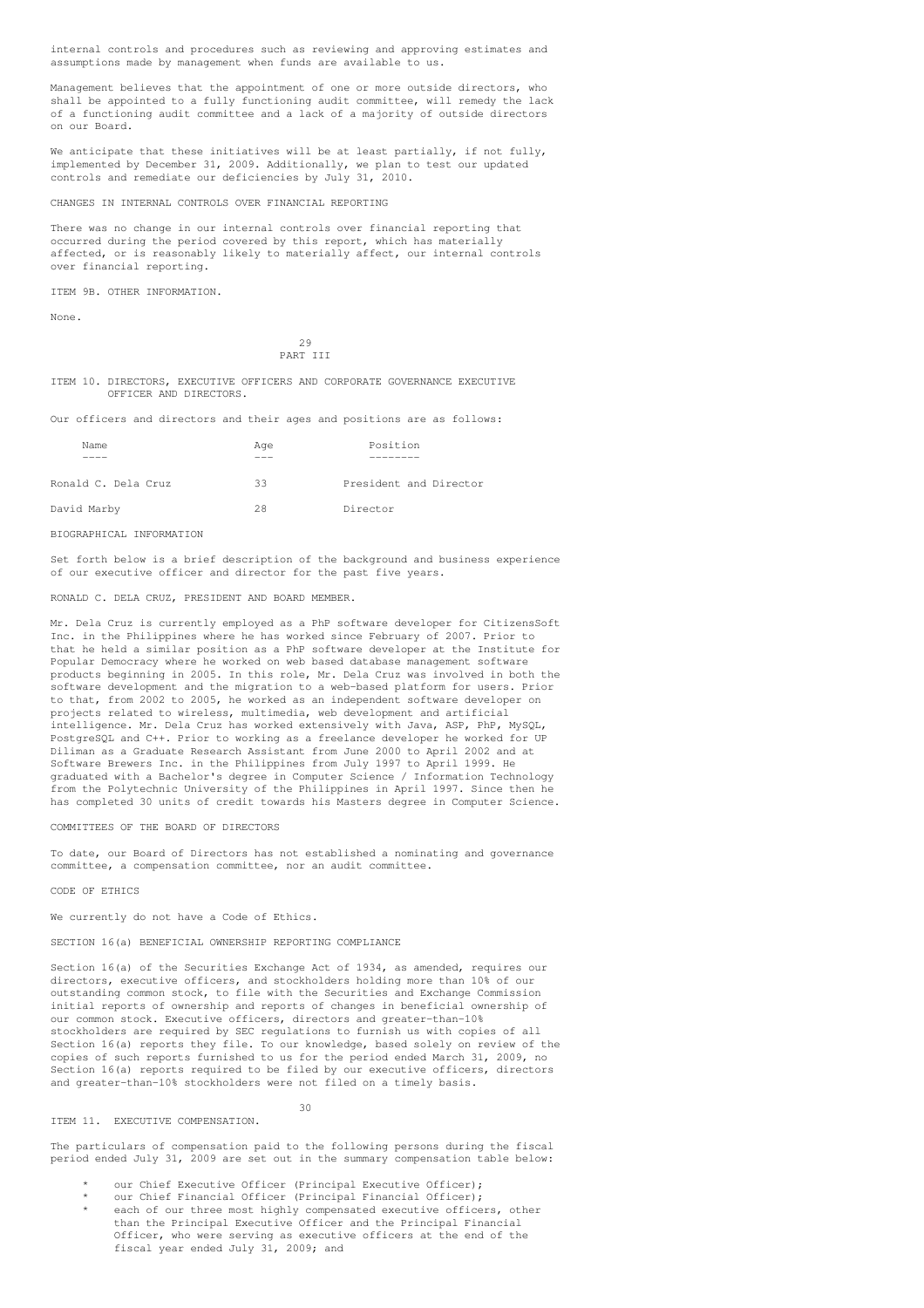up to two additional individuals for whom disclosure would have been provided under the item above but for the fact that the individual was not serving as our executive officer at the end of the fiscal year ended July 31, 2009;

(collectively, the "Named Executive Officers"):

#### SUMMARY COMPENSATION TABLE

#### <TABLE> <CAPTION>

|                        | Fiscal Year |        |        | Stock  | Option | Non-Equity<br>Incentive<br>Plan | Nonqualified<br>Deferred<br>Compensation | All Other    |       |
|------------------------|-------------|--------|--------|--------|--------|---------------------------------|------------------------------------------|--------------|-------|
|                        | Ended       | Salary | Bonus  | Awards | Awards | Compensation                    | Earnings                                 | Compensation | Total |
| Name                   | July 31,    | (S)    | (S)    | (S)    | (S)    | (S)                             | (\$)                                     | (\$)         | (S)   |
|                        |             |        |        |        |        |                                 |                                          |              |       |
| $<$ S>                 | <<          | <<     | <<     | <<     | <<     | <<                              | <<                                       | <<           | <<    |
| Mr. Ronald C. Dela     | 2009        | 0      | 0      |        |        |                                 |                                          |              | 0     |
| Cruz(1)<br>$<$ /TABLE> | 2008        | 0      | $\cap$ |        |        |                                 |                                          |              |       |

Notes:

(1) Mr. Dela Cruz has been our President and a Director since we were incorporated on February 8, 2008.

OUTSTANDING EQUITY AWARDS AT FISCAL YEAR END

<TABLE> <CAPTION>

| ヽぃェェェ ± ± ◡ェャィ  |                                                                                        |                                                                                     | Option Awards                                                                                                          |                                 |                              |                                                                                  | Stock Awards                                                                         |                                                                                                                                             |                                                                                                                                                                  |
|-----------------|----------------------------------------------------------------------------------------|-------------------------------------------------------------------------------------|------------------------------------------------------------------------------------------------------------------------|---------------------------------|------------------------------|----------------------------------------------------------------------------------|--------------------------------------------------------------------------------------|---------------------------------------------------------------------------------------------------------------------------------------------|------------------------------------------------------------------------------------------------------------------------------------------------------------------|
| Name            | Number of<br>Securities<br>Underlying<br>Unexercised<br>Options<br>$Exerciseable$ $#)$ | Number of<br>Securities<br>Underlying<br>Unexercised<br>Options<br>Unexercisable(#) | Equity<br>Incentive<br>Plan Awards;<br>Number of<br>Securities<br>Underlying<br>Unexercised<br>Unearned<br>Options (#) | Option<br>Exercise<br>Price(\$) | Option<br>Expiration<br>Date | Number<br>оf<br>Shares<br>or Units<br>of Stock<br>That<br>Have Not<br>Vested(f)) | Market<br>Value of<br>Shares or<br>Units of<br>Stock That<br>Have Not<br>Vested (\$) | Equity<br>Incentive<br>Plan<br>Awards:<br>Number of<br>Unearned<br>Shares,<br>Units or<br>Other<br>Rights<br>That<br>Have Not<br>Vested(f)) | Equity<br>Incentive<br>Plan<br>Awards:<br>Market or<br>Payout<br>Value of<br>Unearned<br>Shares,<br>Units or<br>Other<br>Rights<br>That<br>Have Not<br>Vested(S) |
| $<$ S $>$       | <<                                                                                     | <<                                                                                  | <<                                                                                                                     | <<                              | <<                           | <<                                                                               | <<                                                                                   | <<                                                                                                                                          | <<                                                                                                                                                               |
| Mr. Ronald<br>. |                                                                                        |                                                                                     |                                                                                                                        |                                 |                              |                                                                                  |                                                                                      |                                                                                                                                             |                                                                                                                                                                  |

C. Dela Cruz

</TABLE>

### 31 OPTION GRANTS AND EXERCISES

There were no option grants or exercises by any of the executive officers named in the Summary Compensation Table above.

### EMPLOYMENT AGREEMENTS

We have not entered into employment and/or consultant agreements with our Directors and officers.

## COMPENSATION OF DIRECTORS

All directors receive reimbursement for reasonable out-of-pocket expenses in attending board of directors meetings and for promoting our business. From time to time we may engage certain members of the board of directors to perform services on our behalf. In such cases, we compensate the members for their services at rates no more favorable than could be obtained from unaffiliated parties. Our directors have not received any compensation for the fiscal year ended July 31, 2009.

32 ITEM 12. SECURITY OWNERSHIP OF CERTAIN BENEFICIAL OWNERS AND MANAGEMENT AND RELATED STOCKHOLDER MATTERS.

# BENEFICIAL OWNERSHIP OF HOLDINGS

The table below sets forth the number and percentage of shares of our common stock owned as of October 26, 2009, by the following persons: (i) stockholders known to us who own 5% or more of our outstanding shares, (ii) each of our Directors, and (iii) our officers and Directors as a group. Unless otherwise indicated, each of the stockholders has sole voting and investment power with respect to the shares beneficially owned.

<TABLE> <CAPTION>

Name and Address of **Amount** and Nature Percentage of Title of Class Beneficial Owner (2) of Beneficial Ownership Class (1) - -------------- -------------------- ----------------------- --------- <S> <C> <C> <C>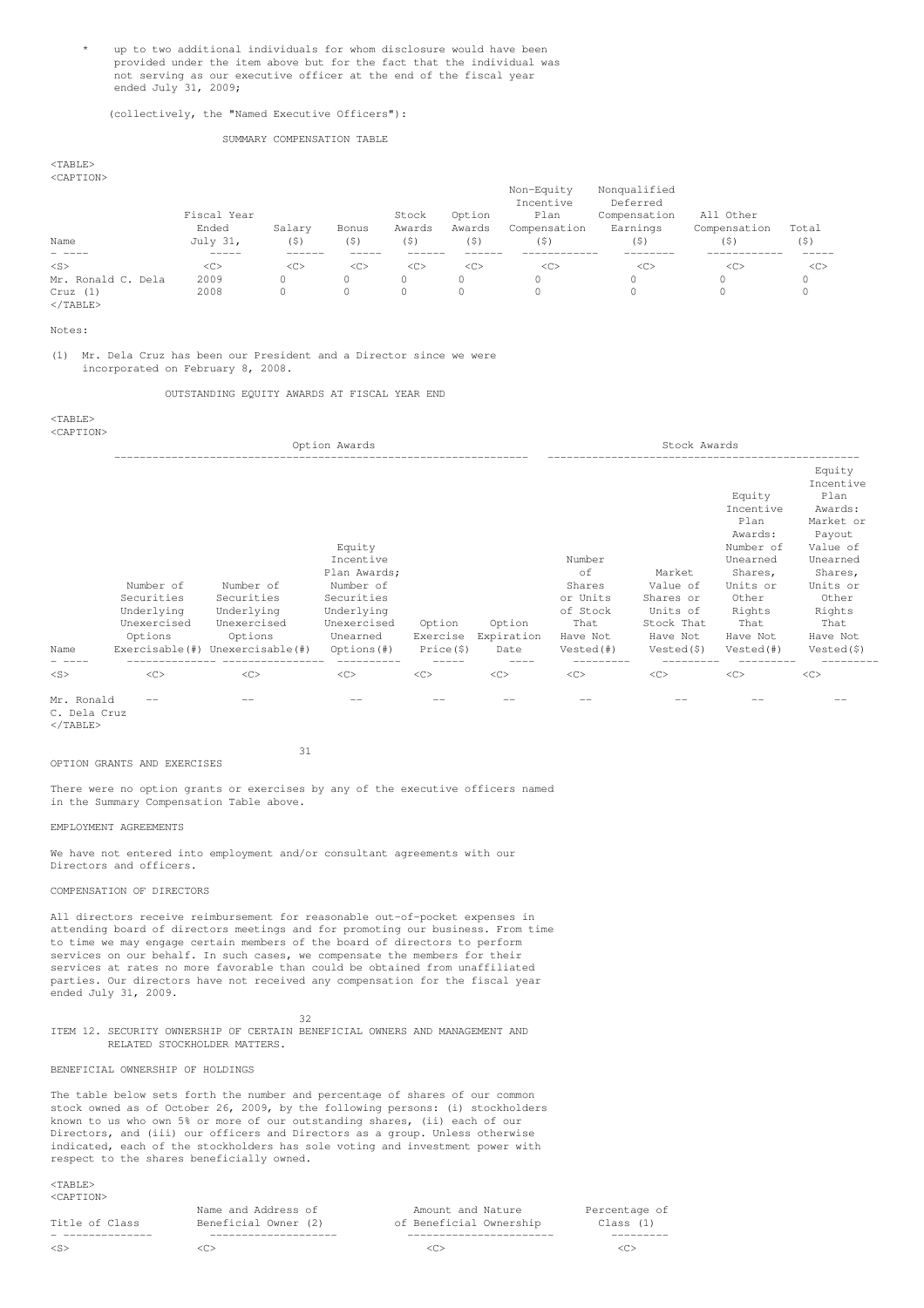| Common Stock                                    | Mr. Ronald C. Dela Cruz | 750,000   | 35.0% |
|-------------------------------------------------|-------------------------|-----------|-------|
| Common Stock                                    | Mr. David Marby         | 750,000   | 35.0% |
| All officers as a<br>Group<br>$\langle$ /TABLE> |                         | 1,500,000 | 70.0% |

- ----------

(1) Based on 2,140,000 shares of our common stock outstanding.

## CHANGES IN CONTROL

There are no existing arrangements that may result in a change in control of the Company.

SECURITIES AUTHORIZED FOR ISSUANCE UNDER EQUITY COMPENSATION PLANS.

The following table sets forth information regarding our equity compensation plans.

<TABLE> <CAPTION>

| Plan Category<br>--------------                                        | Number of Securities to be<br>Issued Upon Exercise of<br>Outstanding Options,<br>Warrants and Rights<br>(a)<br>-------------------- | Weighted-Average Exercise<br>Price of Outstanding Options,<br>Warrants and Rights<br>(b)<br>___________________ | Number of Securities<br>Remaining Available for<br>Future Issuance Under<br>Equity Compensation Plans<br>(excluding column (a))<br>----------------------- |
|------------------------------------------------------------------------|-------------------------------------------------------------------------------------------------------------------------------------|-----------------------------------------------------------------------------------------------------------------|------------------------------------------------------------------------------------------------------------------------------------------------------------|
| $<$ S><br>Equity Compensation Plans<br>Approved by Security<br>Holders | <<                                                                                                                                  | <<<br>--                                                                                                        | <<                                                                                                                                                         |
| Equity Compensation Plans Not<br>Approved by Security Holders          |                                                                                                                                     |                                                                                                                 |                                                                                                                                                            |
| Total<br>$\langle$ /TABLE>                                             |                                                                                                                                     | $- -$                                                                                                           |                                                                                                                                                            |

ITEM 13. CERTAIN RELATIONSHIPS AND RELATED TRANSACTIONS, AND DIRECTOR INDEPENDENCE.

Other than the transactions discussed below, we have not entered into any transaction nor are there any proposed transactions in which any of our Directors, executive officers, stockholders or any member of the immediate family of any of the foregoing had or is to have a direct or indirect material interest.

33

As at July 31, 2009, there is a balance owing to a stockholder of the Company in the amount of \$12,034.

The officers and directors of the Company are involved in other business activities and may, in the future, become involved in other business opportunities that become available. They may face a conflict in selecting between the Company and other business interests. The Company has not formulated a policy for the resolution of such conflicts.

ITEM 14. PRINCIPAL ACCOUNTANT FEES AND SERVICES

AUDIT FEES

For the year ended July 31, 2009, Maddox Ungar Silberstein, PLLC billed us for \$3,500 in audit fees. For the period ended July 31, 2008, Maddox Ungar Silberstein, PLLC billed us for \$4,300 in audit fees, including S-1 review fees.

REVIEW FEES

Maddox Ungar Silberstein, PLLC billed us \$2,850 for reviews of our quarterly financial statements in 2009 that are not reported under Audit Fees above.

### TAX AND ALL OTHER FEES

We did not pay any fees to Maddox Ungar Silberstein, PLLC for tax compliance, tax advice, tax planning or other work during our fiscal year ended July 31, 2009

## PRE-APPROVAL POLICIES AND PROCEDURES

We have implemented pre-approval policies and procedures related to the provision of audit and non-audit services. Under these procedures, our board of directors pre-approves all services to be provided by Maddox Ungar Silberstein, PLLC and the estimated fees related to these services.

## PART IV

ITEM 15. EXHIBITS, FINANCIAL STATEMENT SCHEDULES.

| Exhibit | Description |
|---------|-------------|
|         |             |

3.1 Certificate of Incorporation of NetVentory Solutions, Inc. (Attached as an exhibit to our Registration Statement on Form S-1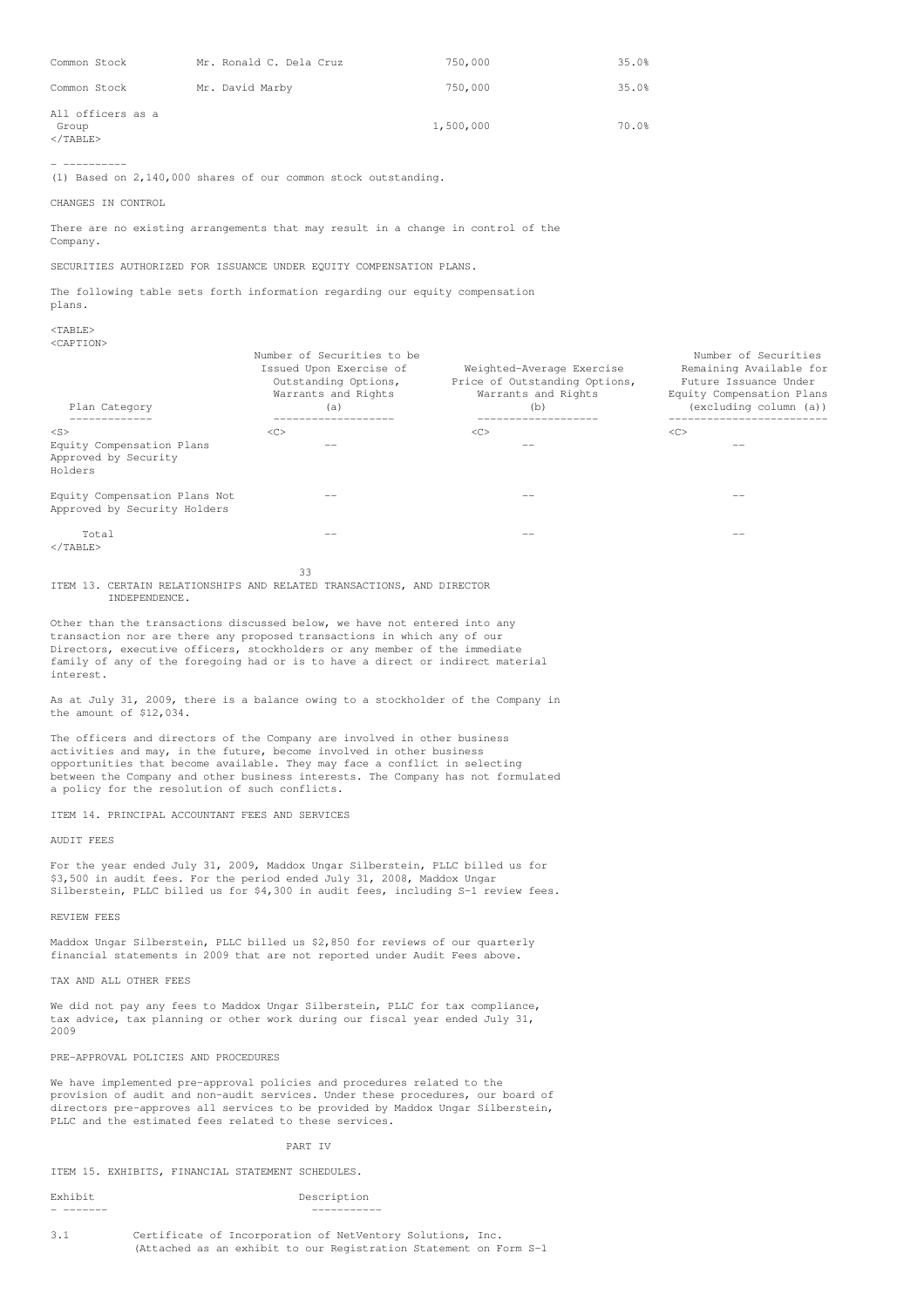originally filed with the SEC on September 3, 2008 and incorporated herein by reference.)

- 3.2 Bylaws. (Attached as an exhibit to our Registration Statement on Form S-1 originally filed with the SEC on September 3, 2008 and incorporated herein by reference.)
- 31.1 Certification of the Chief Executive and Chief Financial Officer pursuant to Section 302 of the Sarbanes-Oxley Act of 2002.
- 32.1 Certification of Officers pursuant to 18 U.S.C. Section 1350, as adopted pursuant to Section 906 of the Sarbanes-Oxley Act of 2002.

34 SIGNATURES

In accordance with Section 13 or 15(d) of the Securities Exchange Act of 1934, the registrant caused this report to be signed on its behalf by the undersigned, thereunto duly authorized.

NETVENTORY SOLUTIONS, INC.

By: /s/ Ronald C. Dela Cruz

----------------------------------------------------- Ronald C. Dela Cruz President and Director (Principal Executive and Principal Financial Officer)

Pursuant to the requirements of the Securities Exchange Act of 1934, as amended, this report has been signed below by the following persons on behalf of the registrant and in the capacities indicated.

| $<$ TABLE $>$<br><caption></caption>                 |                                                    |                   |
|------------------------------------------------------|----------------------------------------------------|-------------------|
| Signatures                                           | Title                                              | Date              |
|                                                      |                                                    |                   |
| $<$ S $>$                                            | <<                                                 | <<                |
| /s/ Ronald C. Dela Cruz<br>------------------------- | President and Director<br>(Principal Executive and | November 13, 2009 |
| Ronald C. Dela Cruz                                  | Principal Financial Officer)                       |                   |
| /s/ David Marby                                      | Director                                           | November 13, 2009 |
| David Marby<br>$<$ /TABLE>                           |                                                    |                   |
|                                                      | 35                                                 |                   |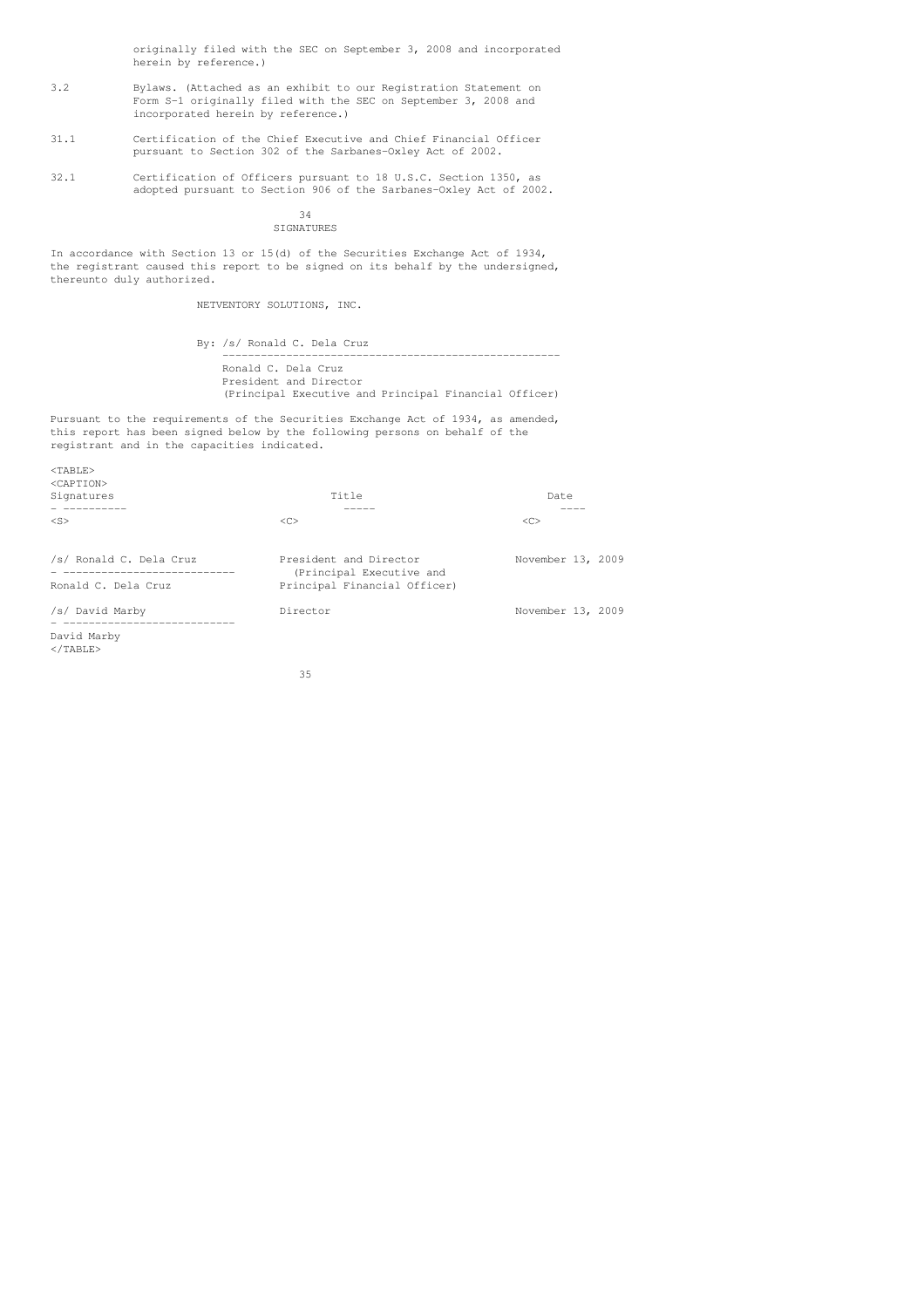# CERTIFICATION PURSUANT TO SECTION 302 OF THE SARBANES-OXLEY ACT OF 2002 CERTIFICATION OF CHIEF EXECUTIVE OFFICER AND CHIEF FINANCIAL OFFICER

# I, Ronald C. Dela Cruz, certify that:

- 1. I have reviewed this report on Form 10-K of Netventory Solutions, Inc.;
- 2. Based on my knowledge, this report does not contain any untrue statement of a material fact or omit to state a material fact necessary to make the statements made, in light of the circumstances under which such statements were made, not misleading with respect to the period covered by this report;
- 3. Based on my knowledge, the financial statements, and other financial information included in this report, fairly present in all material respects the financial condition, results of operations and cash flows of the registrant as of, and for, the periods presented in this report;
- 4. The registrant's other certifying officer and I are responsible for establishing and maintaining disclosure controls and procedures (as defined in Exchange Act Rules 13a-15(e) and 15d-15(e)) and internal control over financial reporting (as defined in Exchange Act Rules 13a-15(f) and 15d-15(f)) for the registrant and have:
	- a) Designed such disclosure controls and procedures, or caused such disclosure controls and procedures to be designed under our supervision, to ensure that material information relating to the registrant, including its consolidated subsidiaries, is made known to us by others within those entities, particularly during the period in which this report is being prepared;
	- b) Designed such internal control over financial reporting, or caused such internal control over financial reporting to be designed under our supervision, to provide reasonable assurance regarding the reliability of financial reporting and the preparation of financial statements for external purposes in accordance with generally accepted accounting principles;
	- c) Evaluated the effectiveness of the registrant's disclosure controls and procedures and presented in this report our conclusions about the effectiveness of the disclosure controls and procedures, as of the end of the period covered by this report based on such evaluation; and
	- d) Disclosed in this report any change in the registrant's internal control over financial reporting that occurred during the registrant's most recent fiscal quarter (the registrant's fourth fiscal quarter in the case of an annual report) that has materially affected, or is reasonably likely to materially affect, the registrant's internal control over financial reporting; and
- 5. The registrant's other certifying officer and I have disclosed, based on our most recent evaluation of internal control over financial reporting, to the registrant's auditors and the audit committee of the registrant's board of directors (or persons performing the equivalent functions):
	- a) All significant deficiencies and material weaknesses in the design or operation of internal controls over financial reporting which are reasonably likely to adversely affect the registrant's ability to record, process, summarize and report financial information; and
	- b) Any fraud, whether or not material, that involves management or other employees who have a significant role in the registrant's internal control over financial reporting.

Date: November 13, 2009

/s/ Ronald C. Dela Cruz

- ------------------------------------ Ronald C. Dela Cruz Chief Executive Officer and Chief Financial Officer